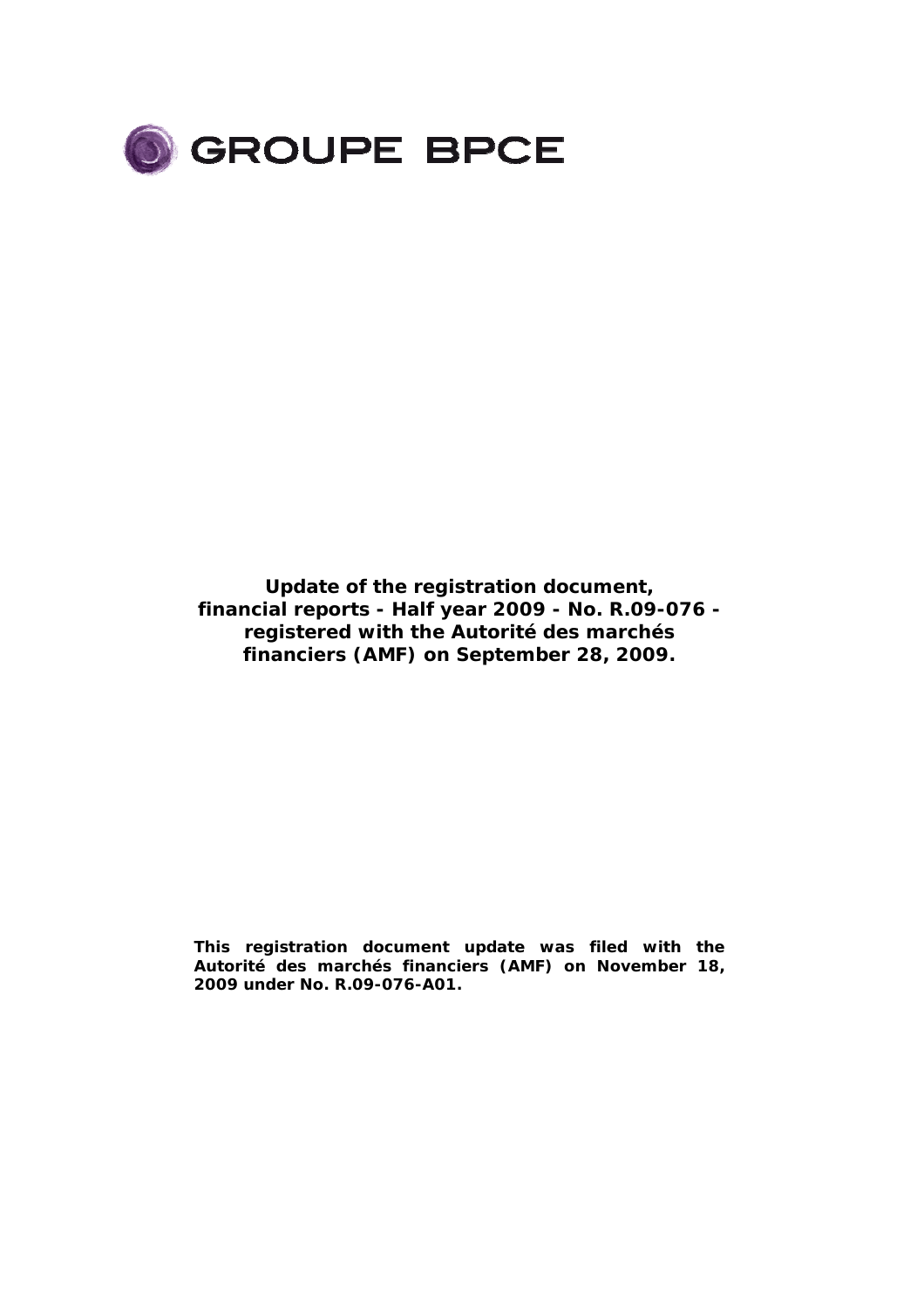# **Contents**

| 1 |                  | Groupe BPCE results for Q3'09                                                                                            |           |
|---|------------------|--------------------------------------------------------------------------------------------------------------------------|-----------|
|   | 1.1              | Press release, November 12, 2009                                                                                         | $2 - 10$  |
|   | 1.2 <sub>1</sub> | Results presentation                                                                                                     | $11 - 23$ |
| 2 |                  | <b>Risk management</b>                                                                                                   |           |
|   | 2.1              | The BPCE asset guarantee in favor of Natixis concerning a part<br>of the assets placed in the workout portfolio          | 24        |
|   | $2.2^{\circ}$    | Recommendations of the Financial Stability<br>Forum (FSF) on financial transparency                                      | $25 - 27$ |
|   | 2.3              | VaR                                                                                                                      | 28.       |
|   | $2.4^{\circ}$    | Composition of ALM committees                                                                                            | $28 - 29$ |
| 3 |                  | <b>Corporate Governance</b>                                                                                              |           |
|   | 3.1              | Remuneration: Rules and principles used to determine<br>the remuneration and benefits of Executive Board members 29 - 30 |           |
| 4 |                  | <b>General information</b>                                                                                               |           |
|   | 4.1              | Legal and arbitration proceedings                                                                                        | 30        |
|   | 4.2              | Organization                                                                                                             | 31        |
|   | 4.3              | Documents on display                                                                                                     | 31        |
|   | 4.4              | Persons responsible for auditing the financial statements                                                                | $31 - 32$ |
| 5 |                  | Person responsible for the Registration document                                                                         |           |
|   | 5.1              | Statement by the person responsible                                                                                      | 32        |
| 6 |                  | <b>Cross-reference table</b>                                                                                             | $33 - 34$ |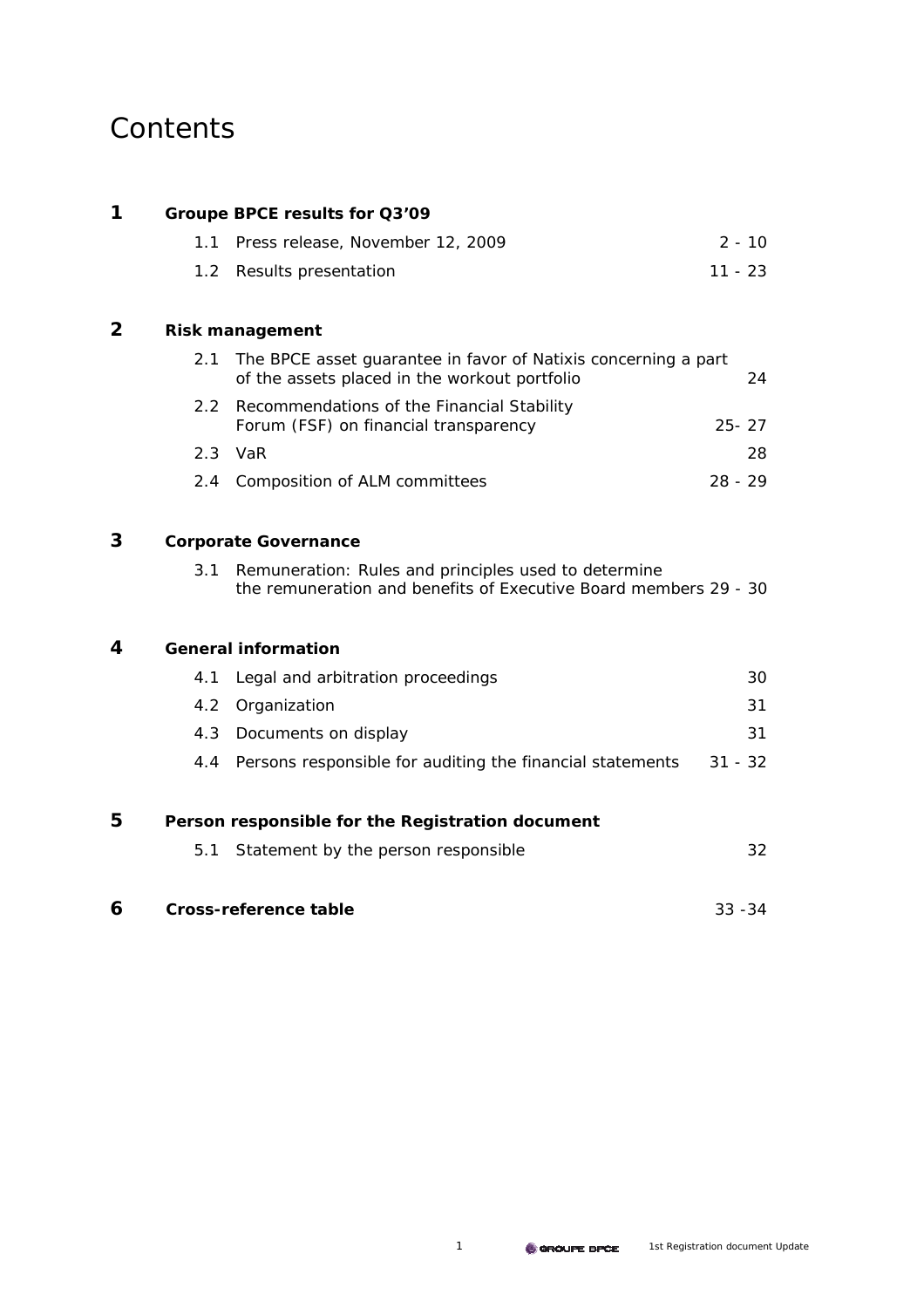# **1/ Groupe BPCE results for Q3'09**

# **1.1 Press release, November 12, 2009**

# **Results of Groupe BPCE for the third quarter and the first nine months of 2009**

**Natixis and Groupe BPCE return to profitability in the third quarter:**  Net income of 447 million euros

**Good operating performance by the Banque Populaire and Caisse d'Epargne networks:**

Operating income of 1,887 million euros in 9M'09, up 57% compared with 9M'08 **The Group's financial strength is further reinforced:** 

Improvement in the Tier 1 ratio from 8.6% at June 30 to 8.8% at Sept. 30, 2009 750 million euros of deeply subordinated Tier 1 notes repaid to the French state **The Group's commitment to supporting the French economy:** 

Loans outstanding position up 3.3 %, higher than the market average

Paris, November 12, 2009

## **3rd quarter of 2009: Natixis and Groupe BPCE return to profitability**

- o Net income of 447 million euros
- o Good performance of the Banque Populaire and Caisse d'Epargne networks
- o Initial positive effects of the refocusing of Natixis
- o Resilience of the activities of the Real Estate business line
- o Cost of risk stabilized

## **First nine months of 2009: good operating performance**

- o Net banking income up 17% at 15.1 billion euros
- o Rise in the loans outstanding position, testifying to the support given to the French economy by Groupe BPCE banks
- o Net income of -310 million euros, still marked by the crisis and the exceptional items booked in accounts

## **A robust financial structure**

- o Tier 1 capital at September 30, 2009: 36.1 billion euros
- o Estimated Tier 1 ratio: 8.8% up from 8.6% at June 30, 2009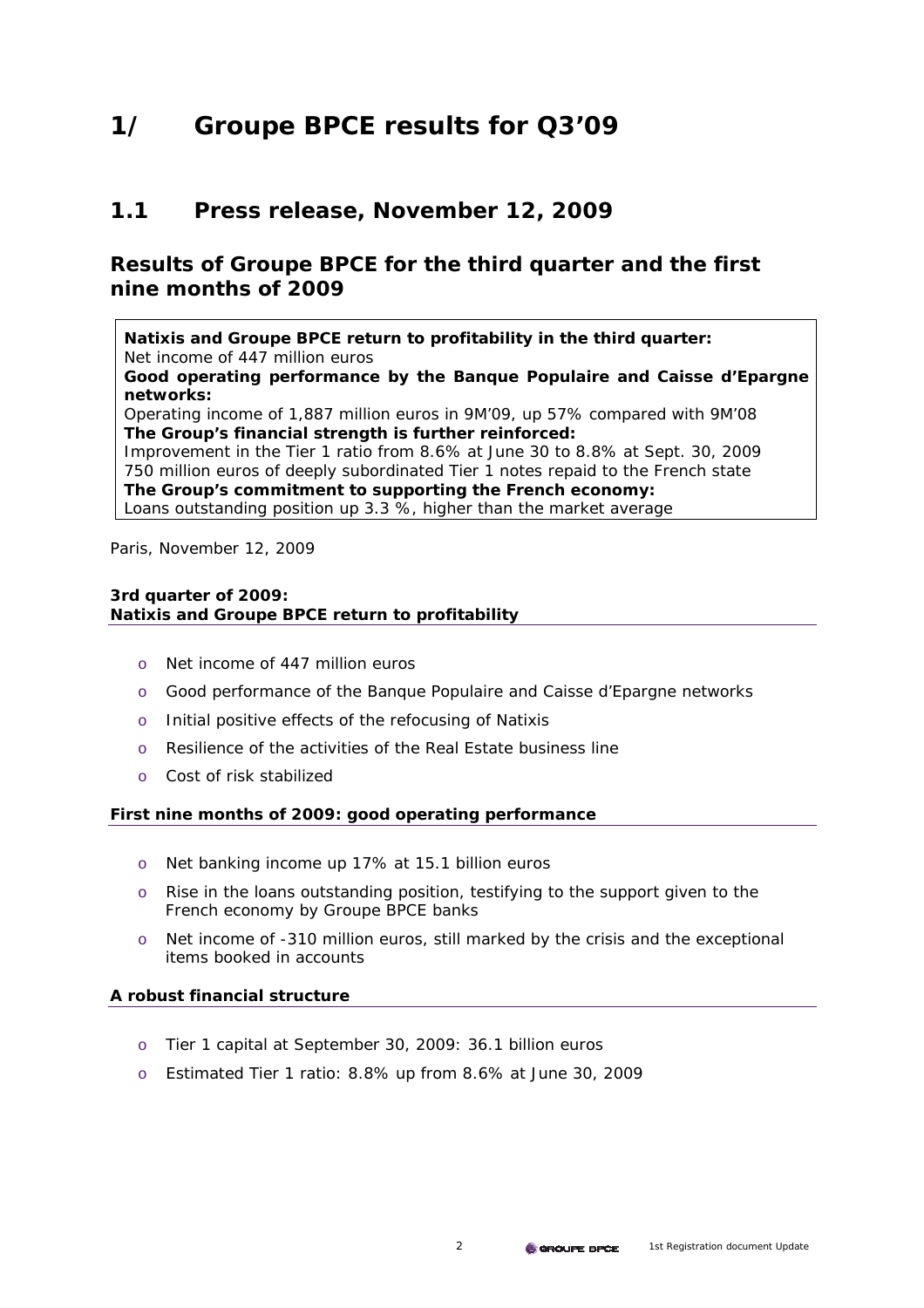On November 12, 2009, BPCE's Supervisory Board convened a meeting chaired by Philippe Dupont to examine the Group's financial statements for the third quarter of 2009. These financial statements are compared with pro forma figures presenting the Group's financial position at September 30, 2008 as if the merger of Groupe Banque Populaire and Groupe Caisse d'Epargne had already been completed at that date.

François Pérol, Chairman of the Executive Board of BPCE, made the following statement:

*"In an economic environment that remained uncertain in the third quarter of 2009, Groupe BPCE achieved a fine performance. All the core business lines made a positive contribution to the results of the Group, which has continued to maintain its dynamic in favor of the French economy. The growth in revenues enjoyed by the Banque Populaire banks and the Caisses d'Epargne testifies to the resilience of the Group's retail banking business. After five difficult quarters, Natixis has become profitable once again, demonstrating the pertinence of the decision to refocus its business activities. These results – to which should be added the substantial contribution made by the Real Estate core business – are encouraging both for our personnel and for the future of Groupe BPCE."* 

## **Consolidated results of Groupe BPCE: significant improvement**

## **RESULTS FOR THE 3RD QUARTER OF 2009**

The third quarter of 2009 saw the birth of Groupe BPCE on July 31, 2009.

Against a background marked by a continued adverse economic environment on the one hand and an improvement in the capital markets on the other, Groupe BPCE achieved an improved operating performance in the third quarter of the year in all three of its core business lines: Retail Banking, Corporate & Investment Banking, Asset Management and Financial Services (Natixis), and the different activities of the Real Estate sector. The result was a net profit (Group's share) of 447 million euros, marking the Group's return to profitability.

The Group's **net banking income** stood at 5,429 million euros for the third quarter, representing growth of 25%. The net banking income of the Group's three core business lines was an aggregate 5,275 million euros, an increase of 10%.

- **Retail banking** accounted for 64% of the net banking income generated by the three core business lines in the third quarter, with a total of 3,345 million euros. The banking institutions in the Banque Populaire and Caisse d'Epargne networks are now enjoying the fruit of their marketing strength, with revenues of 3,063 million euros, up from 2,521 million euros in the third quarter of 2008, a period impacted by the effects of the financial crisis.
- The **Corporate & Investment Banking, Asset Management and Financial Services (Natixis)** division, with 1,292 million euros, accounted for 24% of the net banking income generated by the core business lines of Groupe BPCE.
- **Real estate services** accounted for 12% of the net banking income generated by the Group's core business lines, with a total of 638 million euros, up from 556 million euros in the third quarter of 2008 (up 15%). This improvement reflects the rebound in the real estate market noted in the third quarter of 2009 driven by the different support measures (the "PASS-Foncier" scheme for new home ownership, a doubling of interest-free loans, the so-called Scellier scheme to encourage investment in rental property) and the decline in interest rates.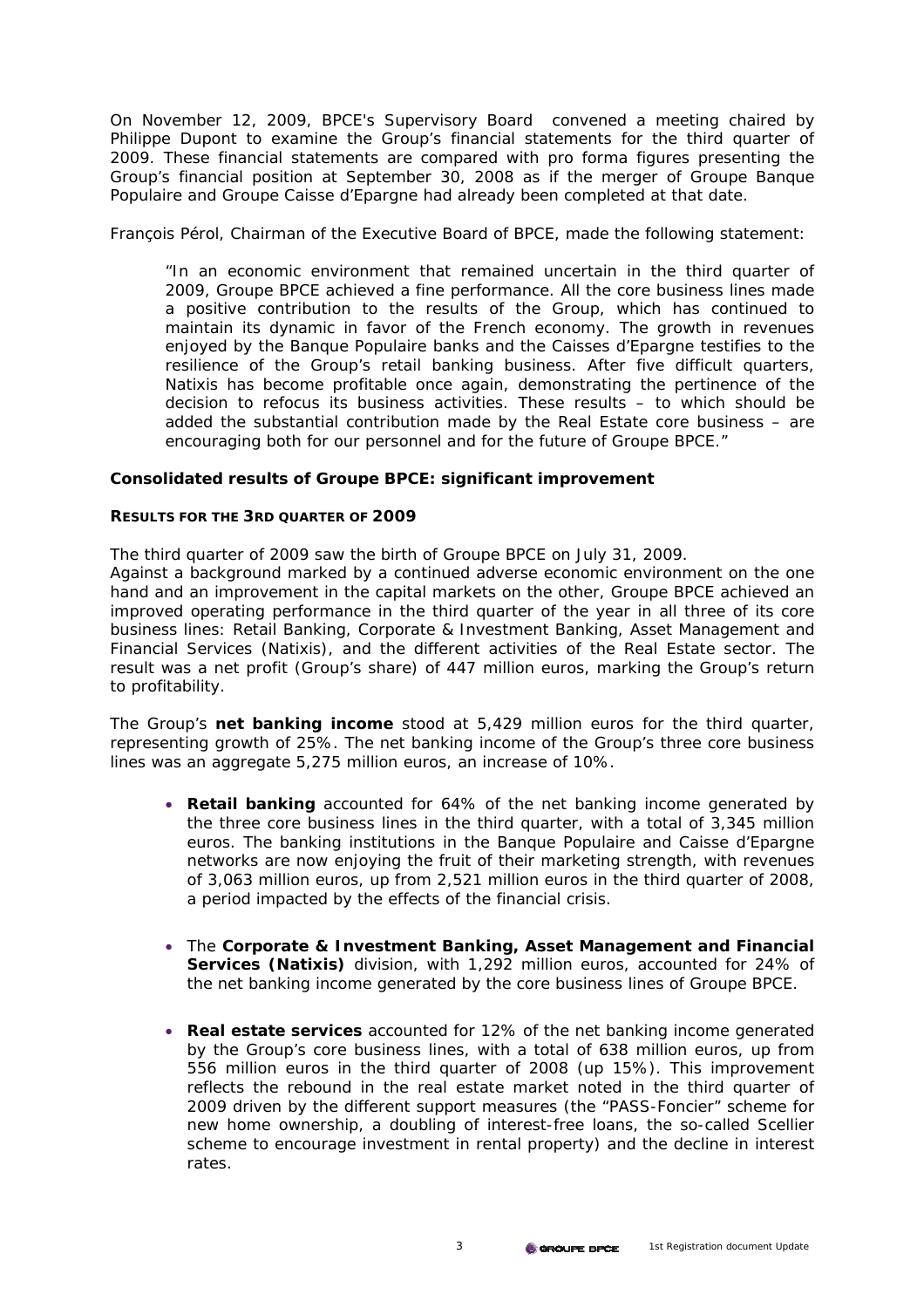**Operating expenses** rose by 4% to 3,961 million euros; this total includes the nonrecurring expenses incurred by the creation of the new BPCE central institution. The operating expenses of the core business lines – which remained stable at 3,724 million euros – reflect the cost-cutting drive pursued by the Group's different companies. In the Retail Banking division, the increase in expenses was kept at just 2%, and the cost/income ratio showed an 11-point improvement at 67.4%.

**Gross operating income** stood at 1,468 million euros, compared with 527 million euros in the third quarter of 2008. The gross operating income generated by the core business lines increased by 43%, to 1,551 million euros.

The **cost of risk** remains high (588 million euros), but has fallen from the level noted in the third quarter of 2008. During the period, Groupe BPCE suffered an increase in the cost of customer risk, while simultaneously benefiting from a reduction in the negative impacts related to the valuation of the financial portfolios of the Banque Populaire banks and Caisses d'Epargne.

**Net income (Group's share)** has moved out of the red and was a positive 447 million euros.

#### **RESULTS FOR THE FIRST NINE MONTHS OF 2009**

The results of Groupe BPCE for the first nine months of 2009 are marked by the effect of the economic crisis, notably by the increase in the cost of risk related to the deterioration in the economic environment and the booking of additional provisions to cover the loan portfolios. The results were also depressed by a number of exceptional entries, notably the impairment of goodwill aimed at bringing the valuation of assets into line with the market environment. Overall, Groupe BPCE recorded a net loss of 310 million euros.

In the first nine months of 2009, the Group's **net banking income** reached a total of 15.1 billion euros, representing 17% growth compared with the first nine months of 2008. **Gross operating income** stood at 3.1 billion euros.

Net banking income for the Group's core business lines remained stable at 15.3 billion euros. This stability reflects the enduring resilience of the Retail Banking division in an uncertain economic environment, notably during the first half of 2009.

The **operating expenses** of the core businesses were stable at 11.6 billion euros. By contrast, the **cost of risk** – at 2.5 billion euros – doubled compared with the same period in 2008 due to the effects of the economic crisis on the retail banking activity and the substantial provisions booked by Natixis during the first half of the year following the review of its loan portfolios.

The **gross operating income** of the core business lines was up 6% at 3.8 billion euros, reflecting the good operating performance of the Group's business activities.

The **operating income** generated by the core business lines was down 46% at 1.2 billion euros.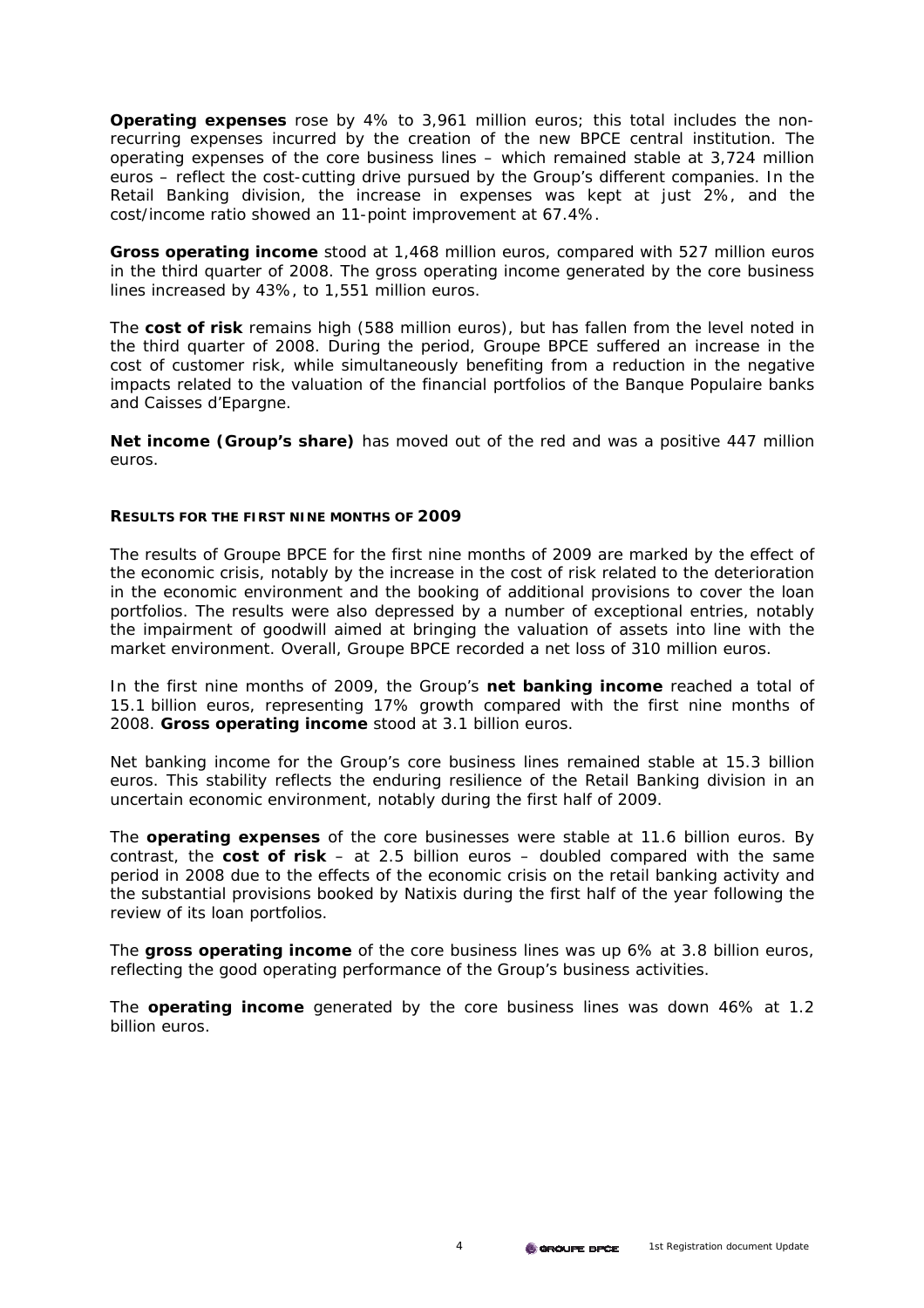## **CONSOLIDATED RESULTS OF GROUPE BPCE**

| in millions of euros          | Q3 2009  | O/w<br><b>business</b><br><b>lines</b> | 03 2008  | O/W<br>business<br>lines | %<br>change<br><b>business</b><br>lines | <i><b>9M</b></i><br>2009 | <i>9M</i><br>2008 |
|-------------------------------|----------|----------------------------------------|----------|--------------------------|-----------------------------------------|--------------------------|-------------------|
| Net banking income            | 5,429    | 5,275                                  | 4,344    | 4,812                    | +10%                                    | 15,128                   | 12,880            |
| Operating expenses            | $-3,961$ | $-3,724$                               | $-3,816$ | $-3,732$                 | $=$                                     | $-12,007$                | $-11,979$         |
| Gross operating income        | 1,468    | 1,551                                  | 527      | 1,080                    | $+43%$                                  | 3,121                    | 901               |
| Cost of risk                  | $-588$   | -590                                   | $-781$   | -660                     | $-11%$                                  | $-3,578$                 | - 1,528           |
| <b>Operating income</b>       | 880      | 962                                    | $-253$   | 420                      | $X$ 2.3                                 | $-457$                   | $-627$            |
|                               |          |                                        |          |                          |                                         |                          |                   |
| Net income<br>(Group's share) | 447      |                                        | -960     |                          |                                         | $-310$                   | -969              |

## **FINANCIAL STRUCTURE OF GROUPE BPCE**

At September 30, 2009, the Group's Tier 1 capital stood at 36.1 billion euros.

Risk-weighted assets amounted to 408 billion euros at September 30, 2009. 51% of these assets are concentrated in the Retail Banking segment.

At September 30, 2009, the estimated Tier 1 capital ratio of Groupe BPCE stood at 8.8%. This ratio does not include capital of 1.3 billion euros obtained from the issue of cooperative shares by the Caisses d'Epargne during the period ended September 30, 2009; the Caisses d'Epargne should further reinforce their shareholders' equity via a capital increase before the end of the year.

Groupe BPCE enjoys long-term ratings of Aa3 granted by Moody's and A+ granted by Standard & Poor's and Fitch; the outlook on all these ratings is stable.

#### **RETAIL BANKING: MOBILIZATION IN FAVOR OF THE FRENCH ECONOMY**

The two retail networks have continued their mobilization in favor of measures to fund the French economy in accordance with the commitments made to the French government in October 2008. Groupe BPCE boasted 3.3%<sup>1</sup> growth in outstandings at the end of September 2009, a level significantly higher that the average growth of the loans outstanding position achieved by the financial institutions that signed the agreement with the French government in October last year. In the individual customer market and the SME/micro-enterprise segment, where the Group enjoys strong positions, the loans outstanding position increased by 5%.

The Group has undertaken to maintain a 3.5% annual rate of growth for its loan book for 2009 as a whole. The different actions taken by Groupe BPCE in favor of the French economy include:

- An allocation of loans to local authorities for a total of 3 billion euros arranged by the Caisses d'Epargne,
- A monthly envelope of 1 billion euros in favor of SMEs opened by the Banque Populaire banks,
- An increase to a total of 1.8 billion euros of new loans granted by the Caisses d'Epargne in favor of social housing operators in 2009.

 $\overline{a}$ 

<sup>&</sup>lt;sup>1</sup> Source: Banque de France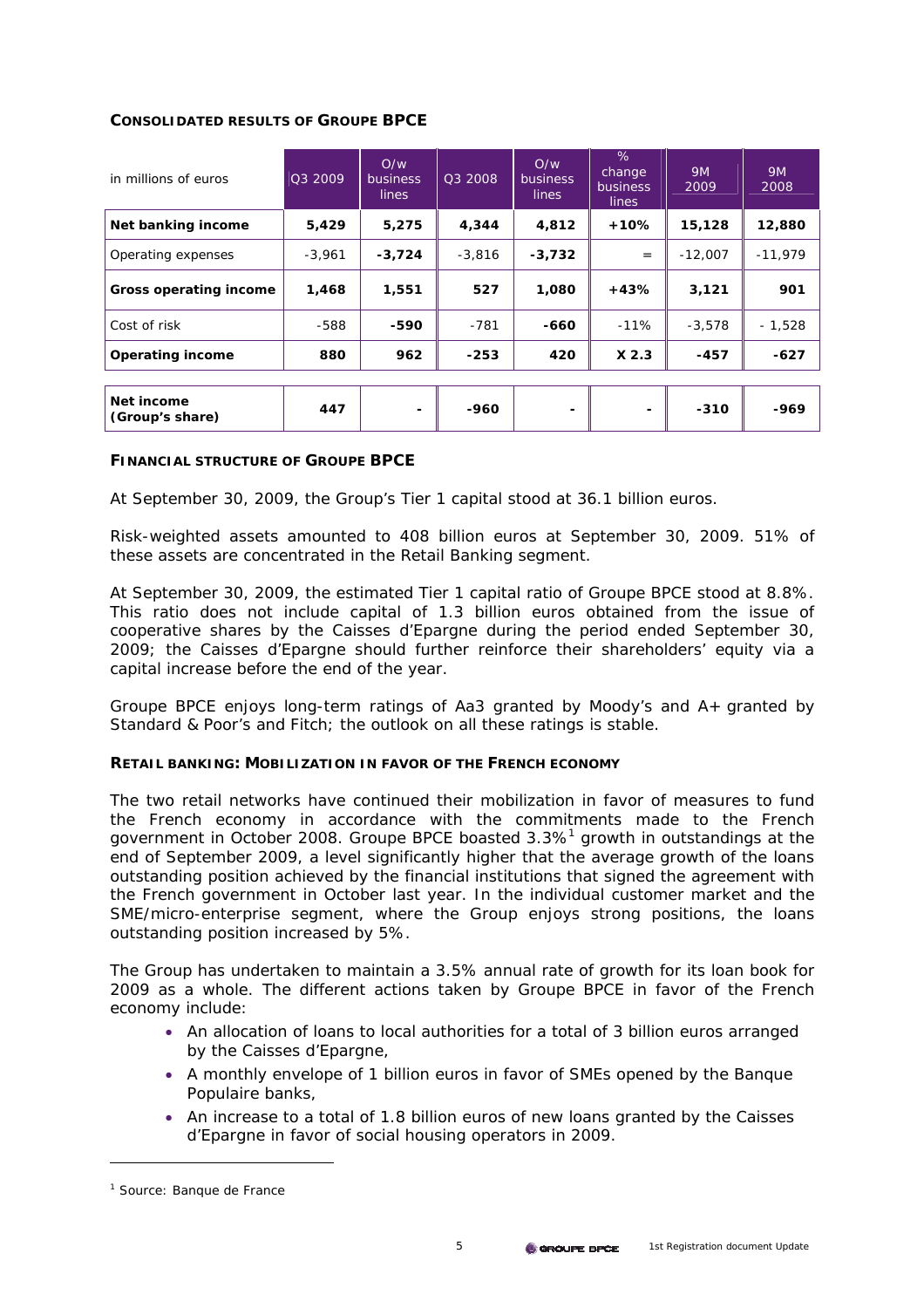## o **Banque Populaire network**

*The Banque Populaire network includes 20 Banque Populaire banks, Crédit Maritime Mutuel and the Mutual Guarantee Companies.* 

The Banque Populaire network confirmed its ability to withstand the economic crisis, its marketing strength and its power of attraction during the first nine months of 2009. The number of individual customers increased by a total of 27,000 and the number of business customers rose by 4% compared with the first nine months of 2008.

## • **Savings deposits**

Savings deposits stood at 176 billion euros, representing 8% growth compared with September 30, 2008.

In the individual customer market segment, on-balance sheet savings continued to grow at a rate of 4%, chiefly thanks to deposits on *Livret A* passbook accounts (3 billion euros). The successive cuts in interest rates paid on regulated savings products, effective on February 1, 2009 and May 1, 2009, have encouraged savers to move their funds to risk-free products offering higher rates of return with longterm investment horizons. As a result, life funds rose by 11% (37 billion euros). Growth in demand deposits came to 8%.

In the corporate customer segment, deposits held in term accounts grew by 34%. Deposits in employee savings schemes grew by 10%. Over the period, the number of employee savings contracts rose by 19%.

## • **Loans outstanding**

Outstanding loans granted by the Banque Populaire network increased by 3% compared with September 30, 2008 to a total of 138 billion euros.

Outstanding home loans and equipment loans increased by 4% compared with September 30, 2008.

A partner of the principal networks of organizations offering support to new business creators, the Banque Populaire network is maintaining its position as the leading distributor of New Business Creation Loans (*Prêts à la Création d'Entreprise* or PCE), with an estimated market share of 27.5% at the end of September 2009.

## • **Financial results**

For the nine-month period ended September 30, 2009, net banking income rose by 7% to a total of 4,354 million euros, driven by the combined effect of significant growth in the interest margin and the leveling off of commissions. If provisions for home purchase savings schemes are excluded, growth in net banking income stands at 5% on a like-for-like basis.

Operating expenses amounted to 2,934 million euros, representing an increase of 1.1% on a like-for-like basis. The cost/income ratio stood at 67% on a like-for-like basis, reflecting a 1.8-point improvement compared with the first nine months of 2008.

The gross operating income generated by the Banque Populaire network stood at 1,420 million euros over the period.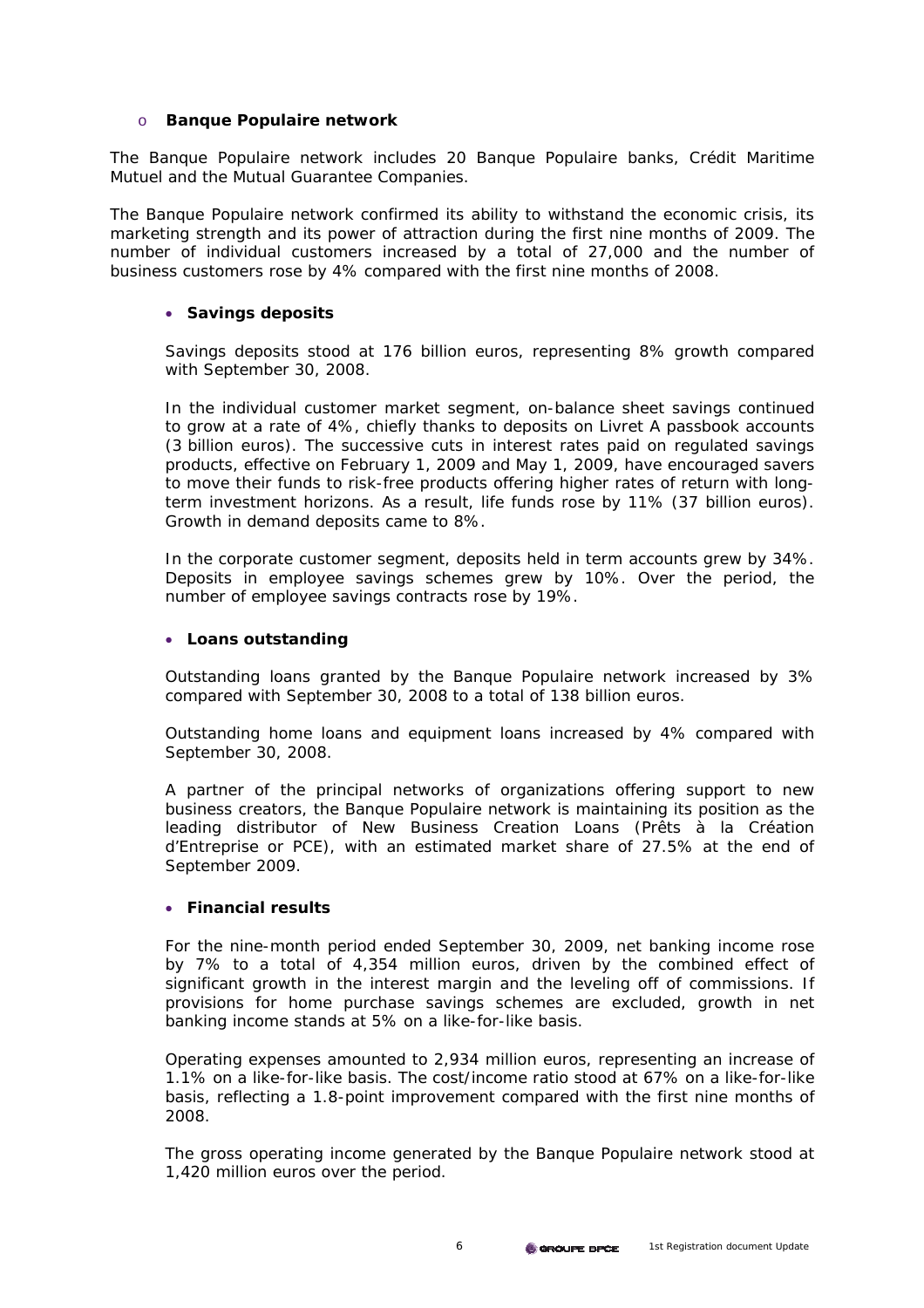In view of the increase in company bankruptcies in an uncertain economic environment, the cost of risk totaled 506 million euros, up from 342 million euros at September 30, 2008. Stable compared with June 30, 2009, the cost of risk stood at 49 basis points.<sup>2</sup>

The operating income generated by the Banque Populaire network over the first nine months of 2009 remained stable at 914 million euros.

## o **Caisse d'Epargne network**

*The Caisse d'Epargne network includes 17 Caisses d'Epargne.* 

In a business environment marked by the economic crisis and the deregulation of the *Livret A* passbook savings accounts, the Caisses d'Epargne have demonstrated their high degree of marketing strength.

## • **Savings deposits**

The negative impact of the deregulation of the distribution of *Livret A* passbook accounts, effective January 1, 2009, and the decline in its interest rate were offset by the network's high degree of marketing strength. Despite the 1% decline in deposits held in *Livret A* passbook accounts in the space of a year, the aggregate savings deposits of the Caisse d'Epargne network were up 2% compared with September 30, 2008 at a total of 327 billion euros.

New savings deposits (excluding *Livret A*) enjoyed 61% growth over the period, chiefly driven by the success of life insurance products for which new fund inflows increased by 51% year-on-year to a total of 3.4 billion euros.

During the period, average funds on demand deposit accounts rose by 4% for the Retail Banking segment, and by 9.5% for the regional development banking sector. In the demand deposit account segment, the Caisse d'Epargne network boasts a market share of 8.7% in France.

The Caisse d'Epargne network has also pursued its policy aimed at attracting new customers; the increase in the number of active customers receiving banking services in the market for self-employed professionals worked out at 5%, 2% in the individual customer segment and 11% for corporate customers.

## • **Loans outstanding**

 $\overline{a}$ 

With 5% growth in the loans outstanding position to 132 billion euros compared with September 30, 2008, the Caisses d'Epargne confirmed their determination to pursue their commitment to help finance the French economy.

Home loans outstanding increased slightly, totaling 78 billion euros at September 30, 2009. Equipment loans represented a total of 35 billion euros.

In the third quarter of 2009, loan commitments increased in all sectors. More particularly, the Caisses d'Epargne outperformed the market in consumer financing; the production of new consumer loans in the first nine months of the year represented a total of 4.3 billion euros, up 3%. The Caisse d'Epargne network retained its position as the second-largest distributor of consumer credit solutions (excluding specialized institutions) with a market share of 7.3%.

 $2$  Cost of risk related to customer credit activities compared with estimated average Basel I credit risk-weighted assets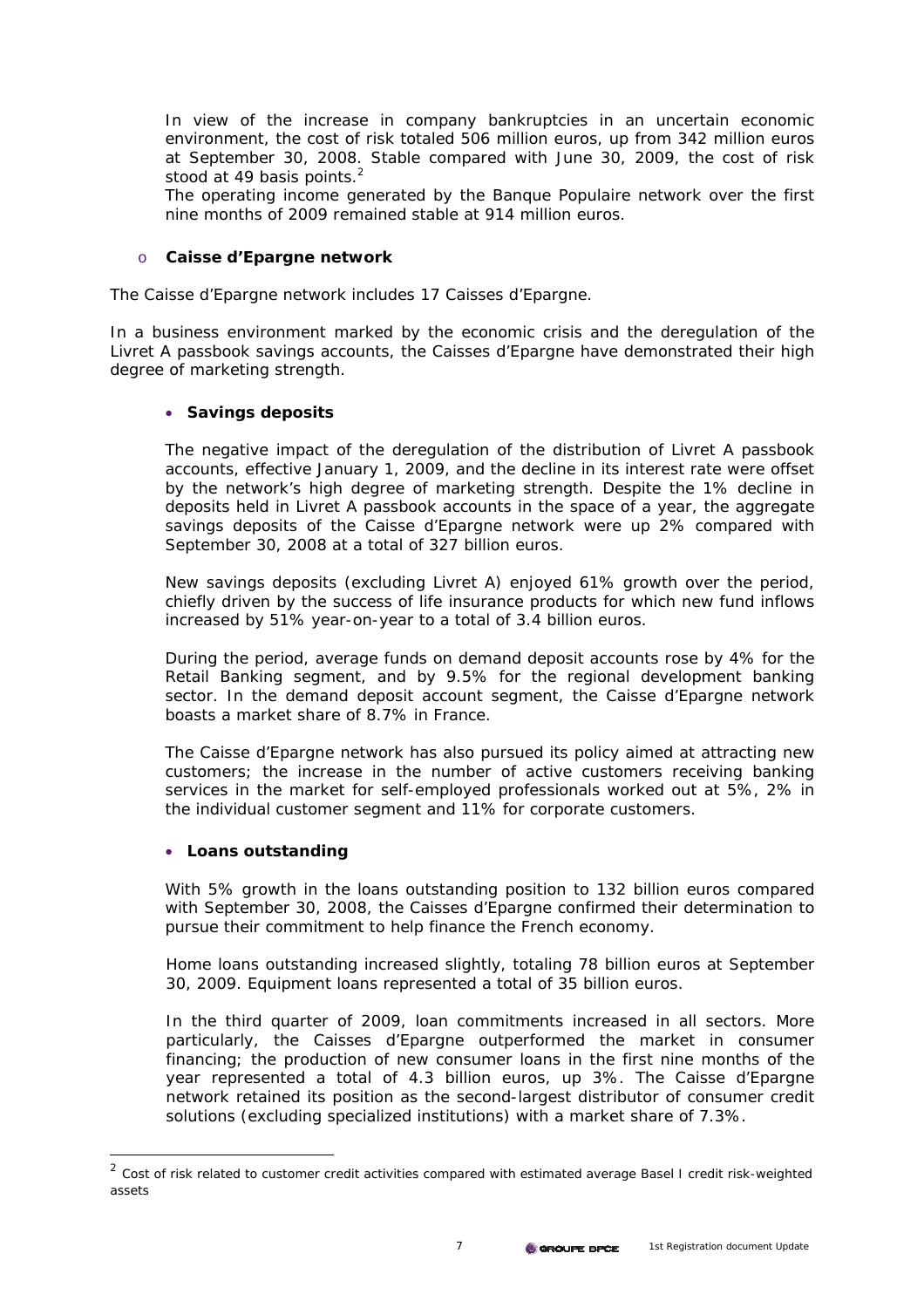## • **Financial results**

Under the combined impact of an increase in average outstandings for all loans, the decline in the refinancing rate and the effects of the reduction of the financial portfolios, net banking income stood at 4,456 million euros, representing growth of 20% over the first nine months of 2009. If provisions booked for home purchase savings schemes are excluded, the increase in net banking income amounted to 24%. Commissions earned on loans (up 16%) and commissions related to banking services (up 3%) offset the decline in commissions earned on financial savings products and centralized savings products.

Operating expenses remained stable at 3,262 million euros. The cost/income ratio was 73.2%.

The gross operating income of the Caisse d'Epargne network came to a total of 1,194 million euros, the result of a very significant improvement in the network's operating performance.

The cost of risk stood at 220 million euros, compared with 180 million euros a year earlier. This 40-million euro increase compared with September 30, 2008 reflects an increase in the cost of customer risk, partially offset by the reduction in the impact of the crisis on the financial portfolios. Stable compared with June 30, 2009, the cost of risk stood at 22 basis points. $3$ 

The operating income generated by the Caisse d'Epargne network during the first nine months of the year was multiplied by a factor of three and totaled 974 million euros.

#### **CORPORATE & INVESTMENT BANKING, ASSET MANAGEMENT AND FINANCIAL SERVICES<sup>4</sup>**

The third quarter of 2009 marked a return to profitability for Natixis and the three divisions that comprise its core business activity.

Corporate & investment banking, asset management and financial services contributed 1,292 million euros and 261 million euros respectively to Groupe BPCE's net banking income and gross operating income for the third quarter of 2009.

During the first nine months of 2009, the contributions of Corporate & Investment Banking, Asset Management and Financial Services were 3.9 billion euros and 541 million euros respectively to the Group's net banking income and gross operating income.

 $\overline{a}$ 

 $3$  Cost of risk related to customer credit activities compared with estimated average Basel I credit risk-weighted assets

<sup>&</sup>lt;sup>4</sup> The results of Natixis are presented in a detailed press release published separately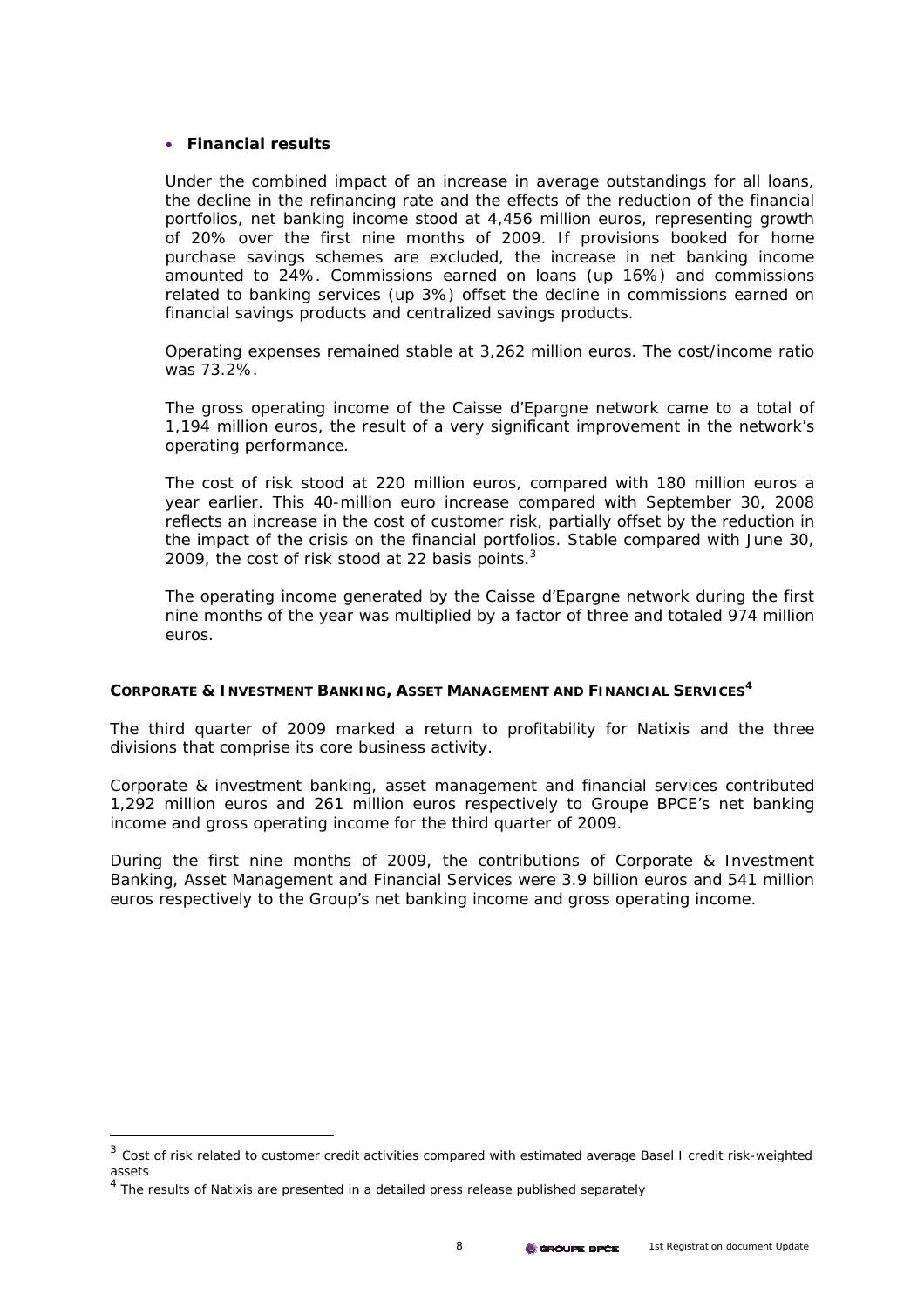## **REAL ESTATE CORE BUSINESS LINE: RESILIENCE DESPITE THE DOWNTURN IN THE BUSINESS CYCLE**

*The real estate division chiefly comprises the activities of Crédit Foncier, Foncia and Nexity, in addition to other businesses such as GCE Habitat, Maisons France Confort and Meilleurtaux. They allow Groupe BPCE to play a major role in the real estate sector, present at every level and in every area of real estate services, providing financing solutions for individual customers, companies, local authorities and social housing operators.* 

The net banking income of the Real Estate division for the first nine months of the year amounted to 1,764 million euros, representing a decline of only 6% compared with the first nine months of 2008, in an adverse economic climate for the industry as a whole.

## o **Crédit Foncier**

During the first nine months of the year, the net banking income generated by this financial institution specializing in the financing of real estate projects remained stable at 753 million euros (as a contribution to BPCE), under the impact of a decline in business triggered by the adverse economic environment, offset by a significant increase in margins.

In the market for home loans granted to individual customers, Crédit Foncier enjoyed a period of sustained business activity thanks, in particular, to its significant involvement in the measures adopted to stimulate the French economy (doubling of interest-free loans, extension of the ceilings on loans to facilitate home-ownership for low-income families, development of the "PASS-Foncier" scheme for new home ownership, etc.). As a result, Crédit Foncier increased its market share in the area of interest-free loans and loans to low-income families by 24% and 36.5% respectively. All in all, its market share is in the region of 8%, a level not achieved for more than ten years.

## o **Real estate services: Foncia and Nexity**

## • **Foncia**

The leader in residential real estate transactions and management services in France saw its revenues grow by 3% in the first nine months of the year to reach a total of 407 million euros. This performance demonstrates the resilience of the business model adopted by Foncia chiefly based on the recurrent activities of rental property and condominium management services.

The number of sales – which had been declining for the past two years – recovered in the third quarter of 2009, with an increase of 14% in the space of a year. During the ninemonth period, almost 8,000 sales were concluded thereby making up for the shortfall accumulated in the first half of 2009.

## • **Nexity**

The Nexity Group, France's leading player in private real estate development, recorded revenues of 1.96 billion euros during the first 9 months of 2009, stable compared with the same period in 2008.

The Group's commercial activities show a significant rise in its residential accommodation business compared with the first 9 months of 2008. Reservations for new housing units have increased by 40% compared with the same period in 2008. The order book totaled 2.8 billion euros at the end of September and represented almost 16 months' revenue generated by the real estate development activities.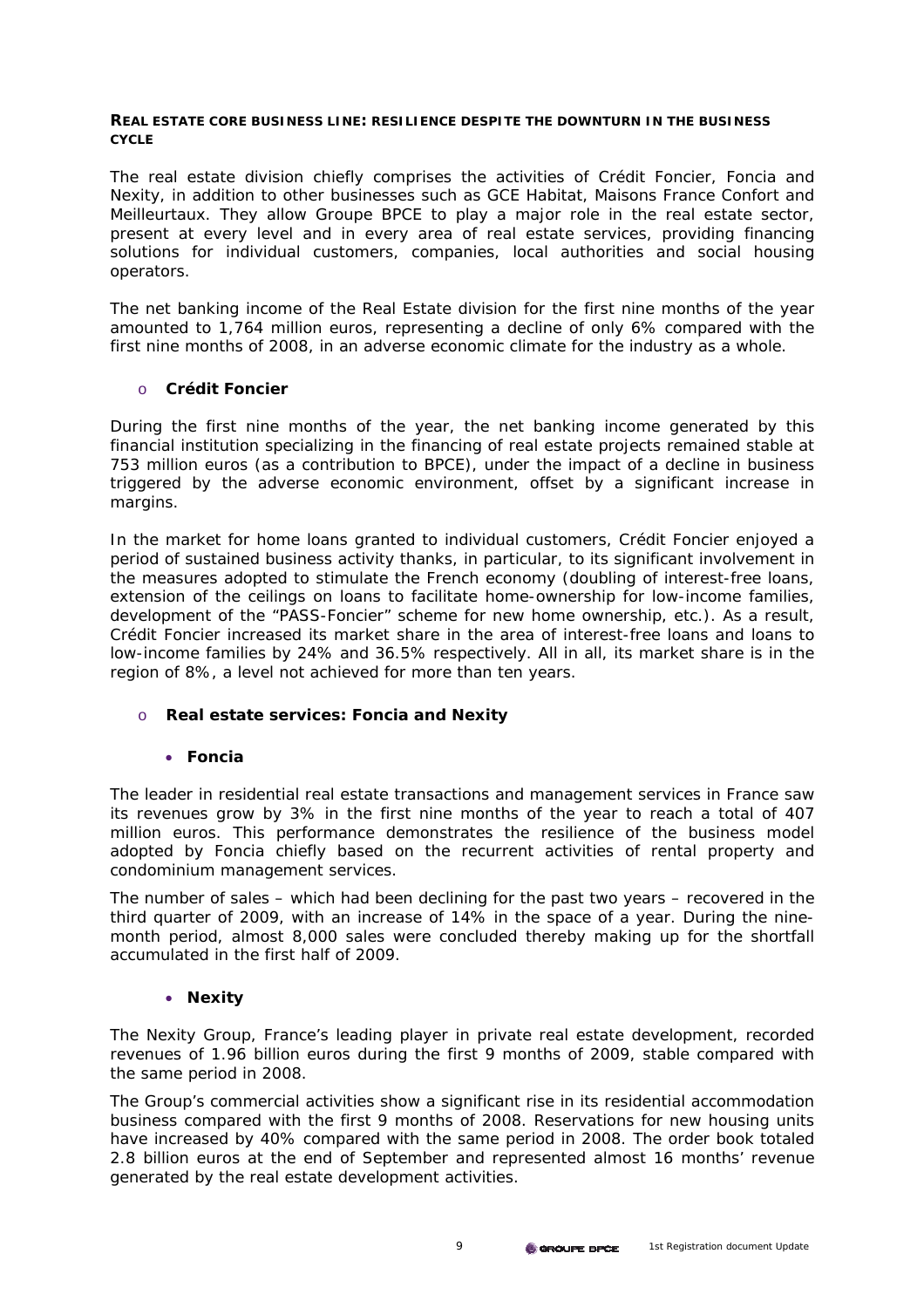#### **ACTIVITIES MANAGED ON A RUN-OFF BASIS AND OTHER BUSINESSES**

The activities managed on a run-off basis reflect the contribution of the GAPC $5$  of Natixis and the proprietary trading activities of Caisse d'Epargne Participations.

The impact of the activities managed on a run-off basis declined significantly in the third quarter. Net banking income stood at 154 million euros.

The guarantee granted by BPCE in favor of Natixis was adopted with effect retroactive to July 1, 2009. The impact of the guarantee on the results of Groupe BPCE in the third quarter of this year was of marginal importance.

## **CONCLUSION**

 $\overline{a}$ 

Regarding its commercial activities, Groupe BPCE enjoyed an increase in its customer base, especially in retail banking, in a business environment that still offers little visibility. Created on July 31, 2009, Groupe BPCE is now in marching order. The strategic plan is progressing in line with the initial timetable, and will be presented at the beginning of 2010.

The results of the third quarter of 2009, which mark the Group's return to profitability, testify to the operational efficiency of its core business lines.

<sup>5</sup> GAPC: *Gestion Active des Portefeuilles Cantonnés*, or workout portfolio management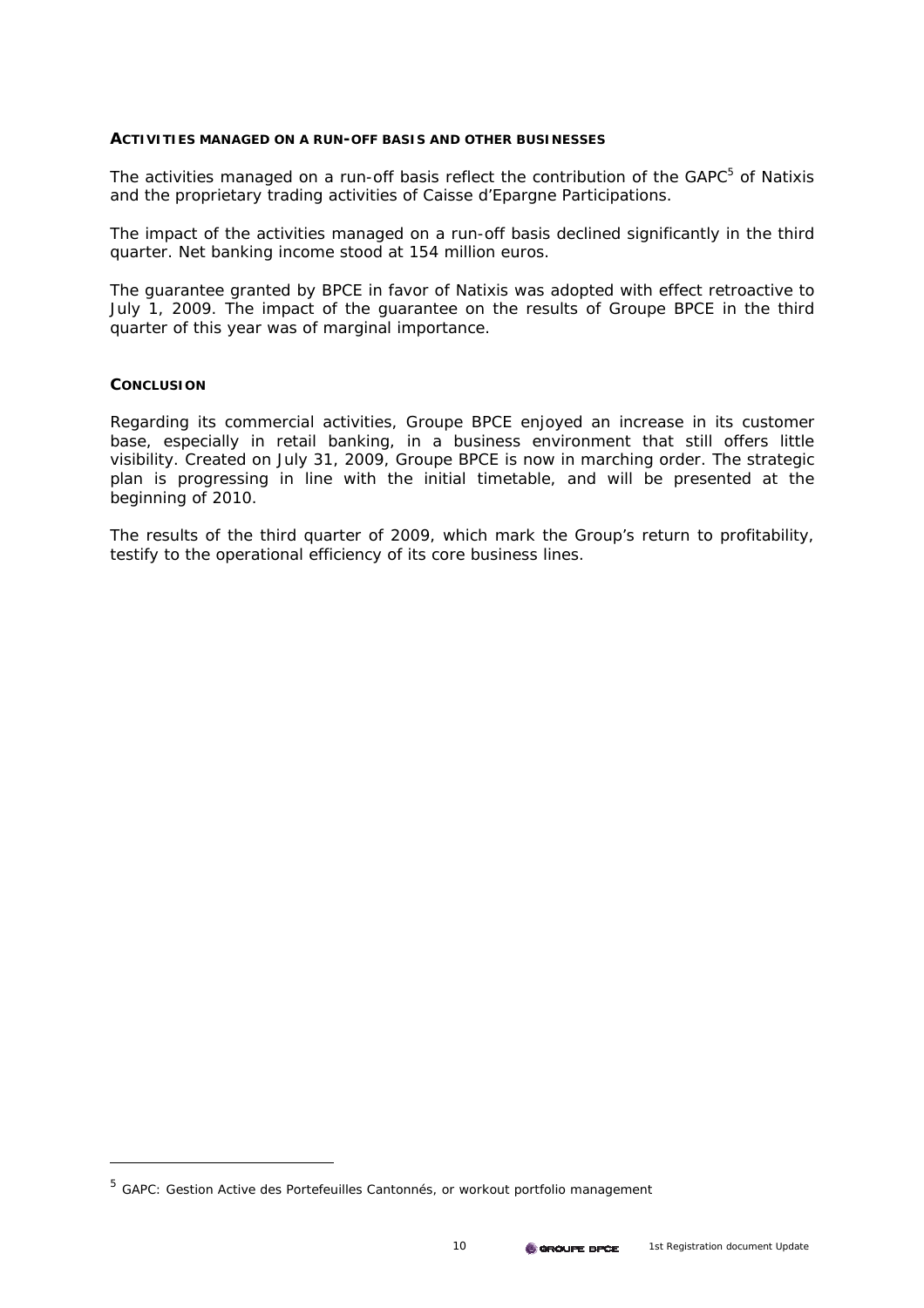# **1.2 Results presentation**

- **1. Groupe BPCE results**
- **2. Core business line results**
- **3. Financial structure**
- **4. Annexes**

# **1. Groupe BPCE results** for Q3'O9 and 9M'09 Key messages

- Natixis and Groupe BPCE returned to profitability in Q3'O9
	- o Groupe BPCE: net income (Group's share) of €447m
	- o Natixis confirms its recovery
		- $\cdot$  1<sup>st</sup> profit after 5 loss-making quarters
			- Initial positive effects of business refocusing: profitability of each of the 3 core business lines
- Good operating performance of the 2 major Banque Populaire and Caisse d'Epargne networks
	- o Operating income of €1,887m in 9M'09: + 57% / 9M'08
	- o Restoration of margins and good control over increases in operating expenses against a background of managed rise in the cost of customer risk
- Improvement in Groupe BPCE's Tier 1 ratio from 8.6% to 8.8%\*
- Reimbursement, approved by the French Banking Commission, of €750m of deeply subordinated Tier 1 notes, representing a part of the regulatory capital injection provided by the French government
- Economic stimulus: annual growth in the Group's loans outstanding position at September 30, 2009 above the market average

\* Estimated at September 30, 2009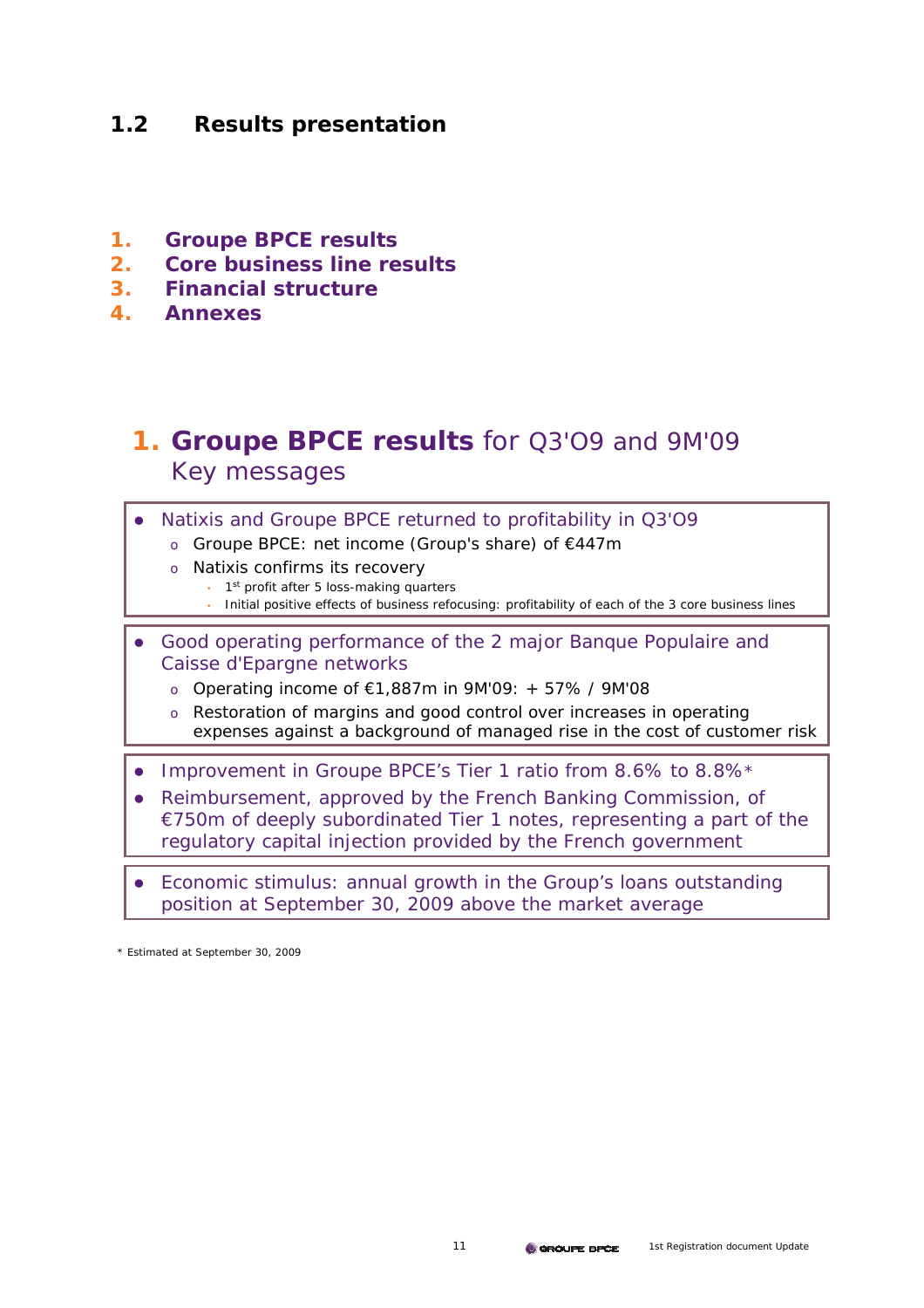# **1. Consolidated results of Groupe BPCE** Q3'O9: return to profitability

| in millions of euros          | Q3'O9    | Q3'08    | Q3'O9/<br>Q3'08 | <b>Business</b><br><b>lines</b><br>Q3'O9 | 03'097<br>Q3'08  |
|-------------------------------|----------|----------|-----------------|------------------------------------------|------------------|
| Net banking income            | 5.429    | 4.344    | $+25%$          | 5,275                                    | $+10%$           |
| Operating expenses            | $-3.961$ | $-3.816$ | $+4%$           | $-3.724$                                 |                  |
| <b>Gross operating income</b> | 1,468    | 527      | X2.8            | 1,551                                    | $+43%$           |
| Cost of risk                  | $-588$   | $-781$   | $-25%$          | $-590$                                   | $-11%$           |
| <b>Operating income</b>       | 880      | $-253$   | nm              | 962                                      | X <sub>2.3</sub> |
| Net income (Group's share)    | 447      | $-960$   | nm              |                                          |                  |

| <b>Business</b><br>lines<br>Q3'O9 | Q3'O9/<br>Q3'08 |
|-----------------------------------|-----------------|
| 5,275                             | $+10%$          |
| $-3.724$                          |                 |
| 1,551                             | $+43%$          |
| $-590$                            | $-11%$          |
| 962                               | $X$ 2.3         |

- **Good operating performance achieved by the core business lines**
- **Sharp decline in the impact of activities managed on a run-off basis**
- **Increase in the cost of customer risk / financial portfolios less affected by the crisis**
- **Loss incurred on CNCE proprietary trading activities included in Q3'08**

# **1. Consolidated results of Groupe BPCE** 9M'09: good business line operating performance

| in millions of euros          | 9M'09     | 9M'08     | 9M'09/<br>9M'08  | <b>Business</b><br><b>lines</b><br>9M'09 | 9M'09/<br>9M'08 |
|-------------------------------|-----------|-----------|------------------|------------------------------------------|-----------------|
| Net banking income            | 15,128    | 12,880    | $+17%$           | 15,310                                   | $+1%$           |
| Operating expenses            | $-12,007$ | $-11.979$ | $=$              | $-11,556$                                | $-1%$           |
| <b>Gross operating income</b> | 3,121     | 901       | X3,5             | 3,754                                    | $+6%$           |
| Cost of risk                  | $-3.578$  | $-1.528$  | X <sub>2,3</sub> | $-2.511$                                 | X <sub>2</sub>  |
| <b>Operating income</b>       | $-457$    | $-627$    | nm               | 1,243                                    | $-46%$          |
| Net income (Group's share)    | $-310$    | $-969$    | nm               |                                          |                 |

| <b>Business</b><br>lines<br>9M'09 | 9M'09/<br>9M'08 |
|-----------------------------------|-----------------|
| 15,310                            | $+1%$           |
| $-11.556$                         | $-1%$           |
| 3,754                             | $+6%$           |
| $-2.511$                          | X <sub>2</sub>  |
| 1,243                             | $-46%$          |

• **9M'09 results still reflect the impact of the non-recurring entries made in the first half of the year**

• **Core business lines are standing up well overall in terms of revenues** 

- **and operating expenses kept on a tight rein**
- **Profitability of core business lines impacted by the increase in the cost of risk resulting from the adverse economic environment**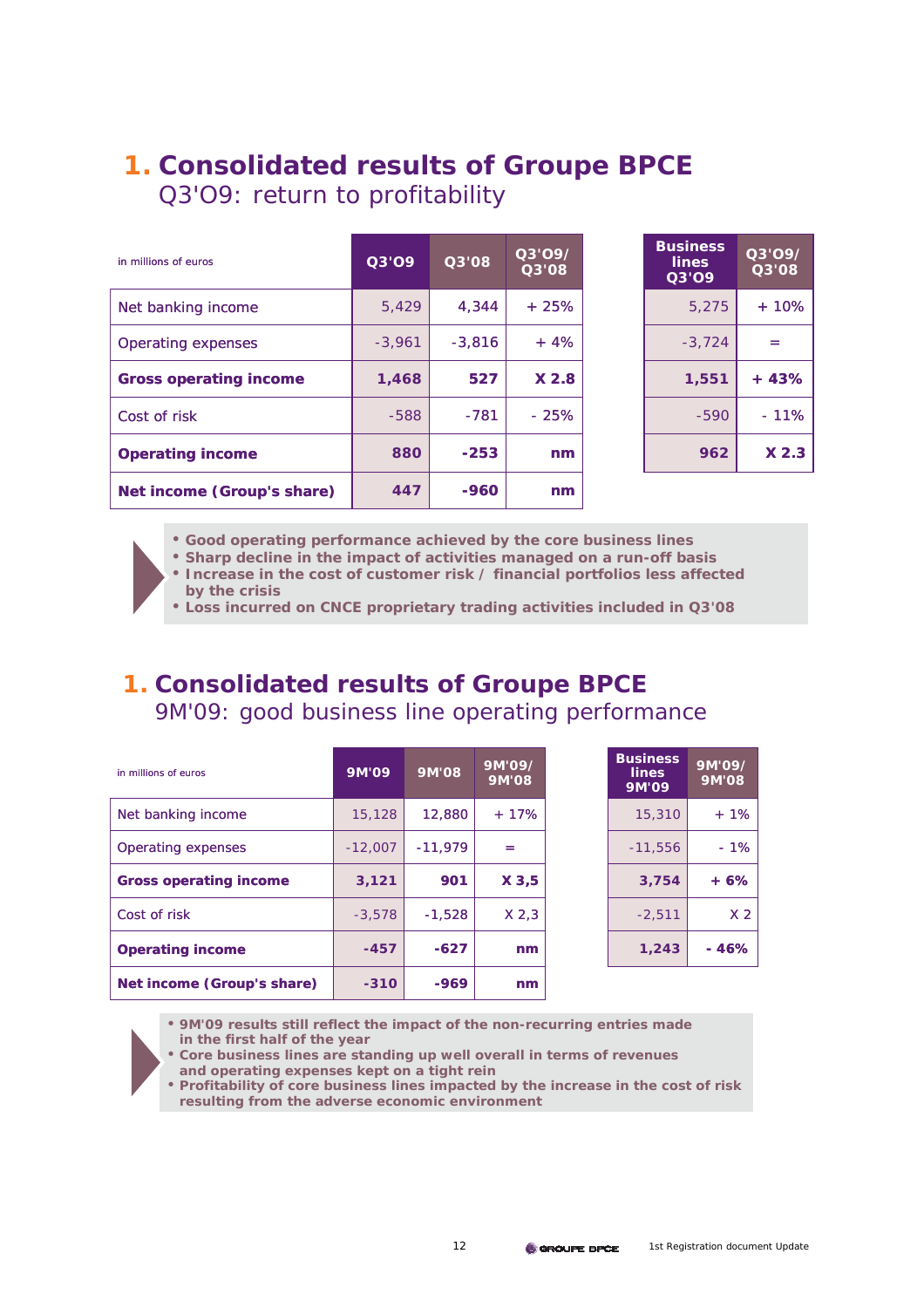

1. Net banking income of the core business

#### **Retail banking** ٠

- Dynamism of the 2 major networks, which are fully contributing to the economic stimulus  $\circ$
- Upturn in Q3'09 of activities impacted by the economic crisis: notably, recovery in real estate loans and life insurance business
- Corporate & investment banking, asset management and financial services
	- Net banking income of the 3 core business lines remains stable compared with Q3'08  $\circ$
	- Deterioration in financial investment net banking income (credit insurance & private equity)  $\bullet$
- **Real estate** 
	- Significant improvement in the business environment in 03'09 thanks to continuing  $\alpha$ government stimulus measures and the benefit of the further, sharper decrease in interest rates charged on home loans

# 1. Gross operating income of the core business lines  $(03'09)$



- **Retail banking** 
	- o Control over growth in expenses:  $+2\% /Q3'08$
	- 11-point improvement in the cost/income ratio (67.4% in Q3'09)  $\alpha$
- Corporate & investment banking, asset management and financial services
- o Operating expenses: -4%/03'08, reflecting the reduction in headcount and compensation
- **Real estate** 
	- o Operating expenses:  $-1\%$ /Q3'08, reflecting the impact of measures taken to trim expenses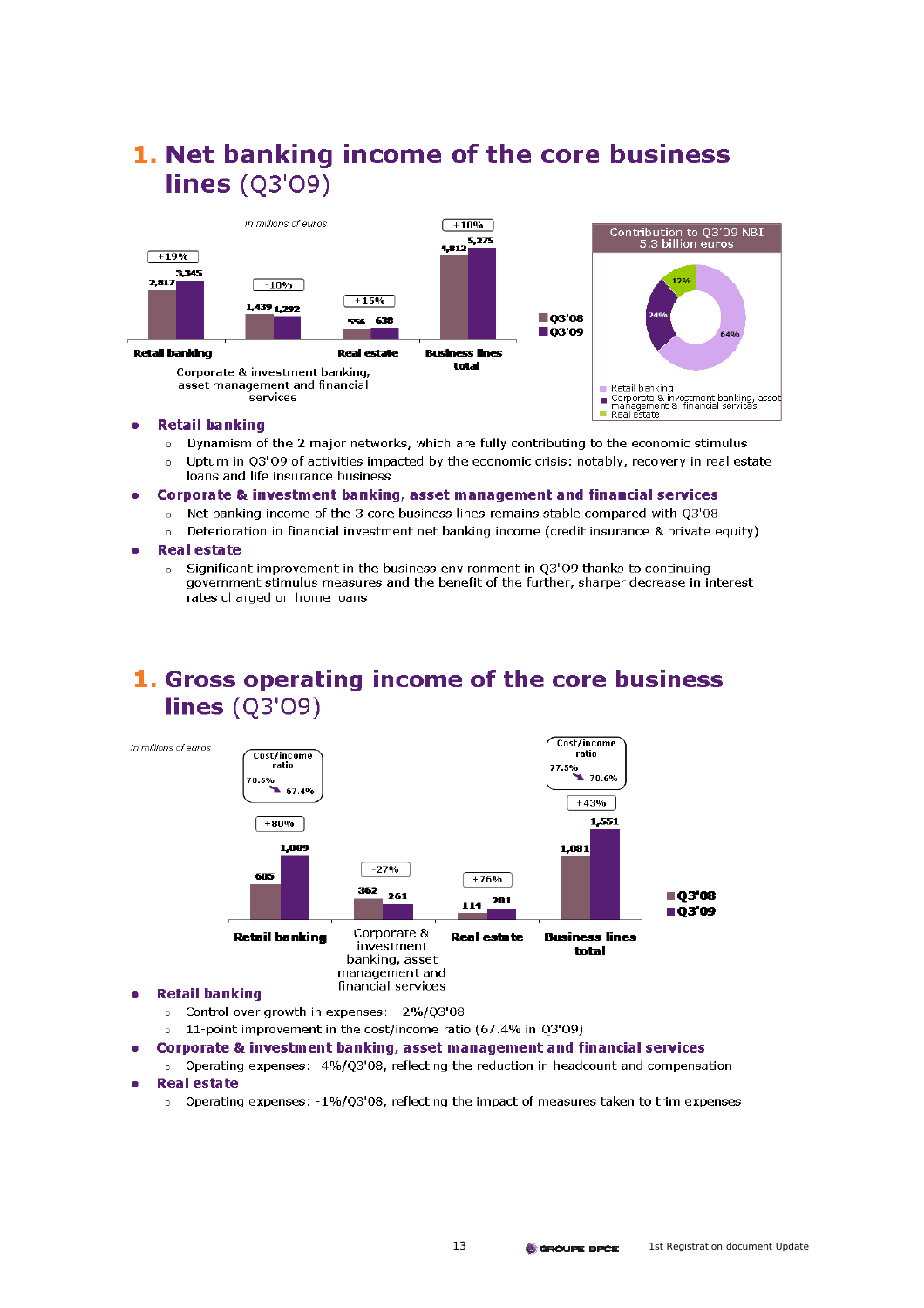# **1. Cost of risk**

## Core business lines

- z Retail networks
	- o Stabilization in 9M'09 of the cost of risk related to customer loan activities
	- o Level of risk under tight control
		- Average weighted cost of risk of the 2 networks: 37 bp\* (9M'09)
- Corporate & investment banking, asset management and financial services
	- o Provisions in Q3'O9 concentrated on plain vanilla financing (€165m)
	- In the 1<sup>st</sup> half of 2009, charge to provisions of €748m chiefly on LBO portfolios and commercial real estate finance in Europe and in the United States

## Activities managed on a run-off basis

- No significant charge to provisions in Q3'O9
- In the 1<sup>st</sup> half of 2009, €1bn in provisions for segregated assets



\* Cost of risk related to customer loan activities expressed in basis points compared with estimated average Basel I risk-weighted assets

# **2. Core business line results**

# **2. Retail banking** (9M'09)



#### **Good operating performance**

- o Gross operating income: +45%
- o Cost/income ratio trimmed by more than 6-points
- **•** Improved profitability
	- o Operating income: +32%, despite the higher cost of risk, a consequence of the downturn in the economic environment

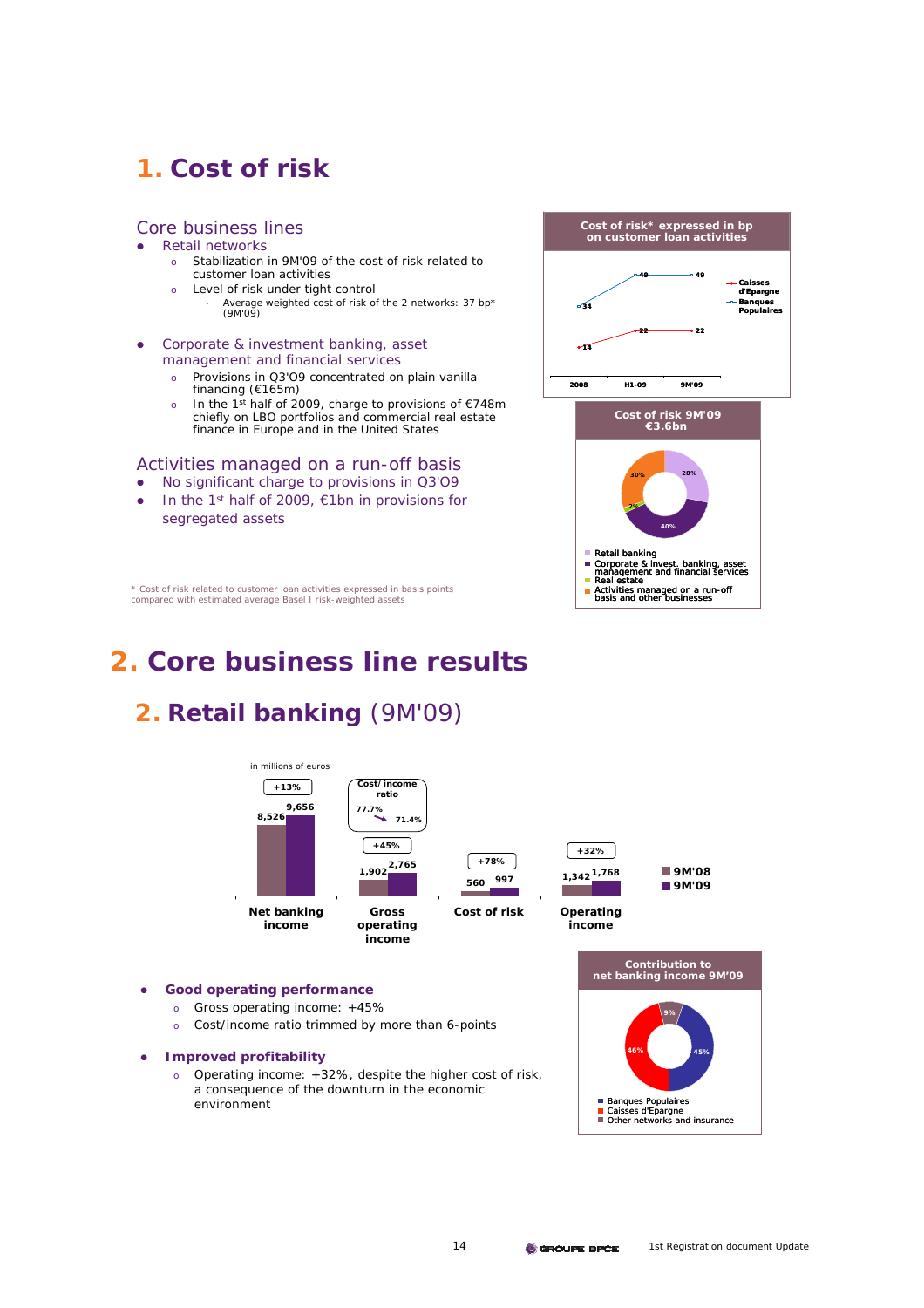# 2. Retail banking Banque Populaire network (9M'09)

## **Dynamism of savings on all markets**

#### **Personal customers**

- Increase in demand deposits: +8%/Sept. 30, 08  $\sim$
- o Growth in life funds: +11%/Sept. 30, 08
- o Livret A passbook account: new deposits of almost 3 billion euros

## Self-employed professionals and companies

- Term accounts: deposits +34%/Sept. 30, 08  $\overline{a}$
- Employee savings: deposits +10%/Sept. 30, 08  $\overline{a}$ Number of employee savings contracts: +19%
- Good increase in deposits on mutual funds: +10.5%/ Sept. 30, 08  $\sim$

#### **Expansion of the customer base**  $\bullet$

- Growth in the number of individual customers  $\alpha$ + +27,000 customers /9M'08
- New corporate customers: number of customers +4%/Sept. 30,  $\overline{a}$ 08

#### **Revival of loan commitments in Q3'09**

- o Home loans: outstandings +4%/Sept. 30, 08
- Equipment loans: outstandings +4%/Sept. 30, 08<br>(reduction in short-term debt in favor of loans maturing in the  $\overline{a}$ longer term)

#### Savings deposits (in billions .<br>Feuros  $+8%$ 176 163 75 67 101 95 **Sept. 30, 2008** Sept. 30, 2009  $\blacksquare$  Financial savings On B/S savings (incl. Livret A) Loans outstanding (in



# 2. Retail banking Banque Populaire network (9M'09)



- Net banking income (excl. provisions for home purchase savings schemes):  $+5\%*(9M'08)$ 
	- Substantial growth in the interest margin  $\overline{a}$
	- Stable commissions: growth in loan management commissions  $(+2%)$  and commissions  $\overline{a}$ from means of payment  $(+3%)$  offset the decline in financial commissions  $(-4.5%)$
- Good control over operating expenses: +1%\*/9M'08
- Improvement in operating profitability: gross operating income +10%\*/9M'08
- Operating income stable owing to the higher cost of risk  $\mathbf{r}$

\* On a like-for-like basis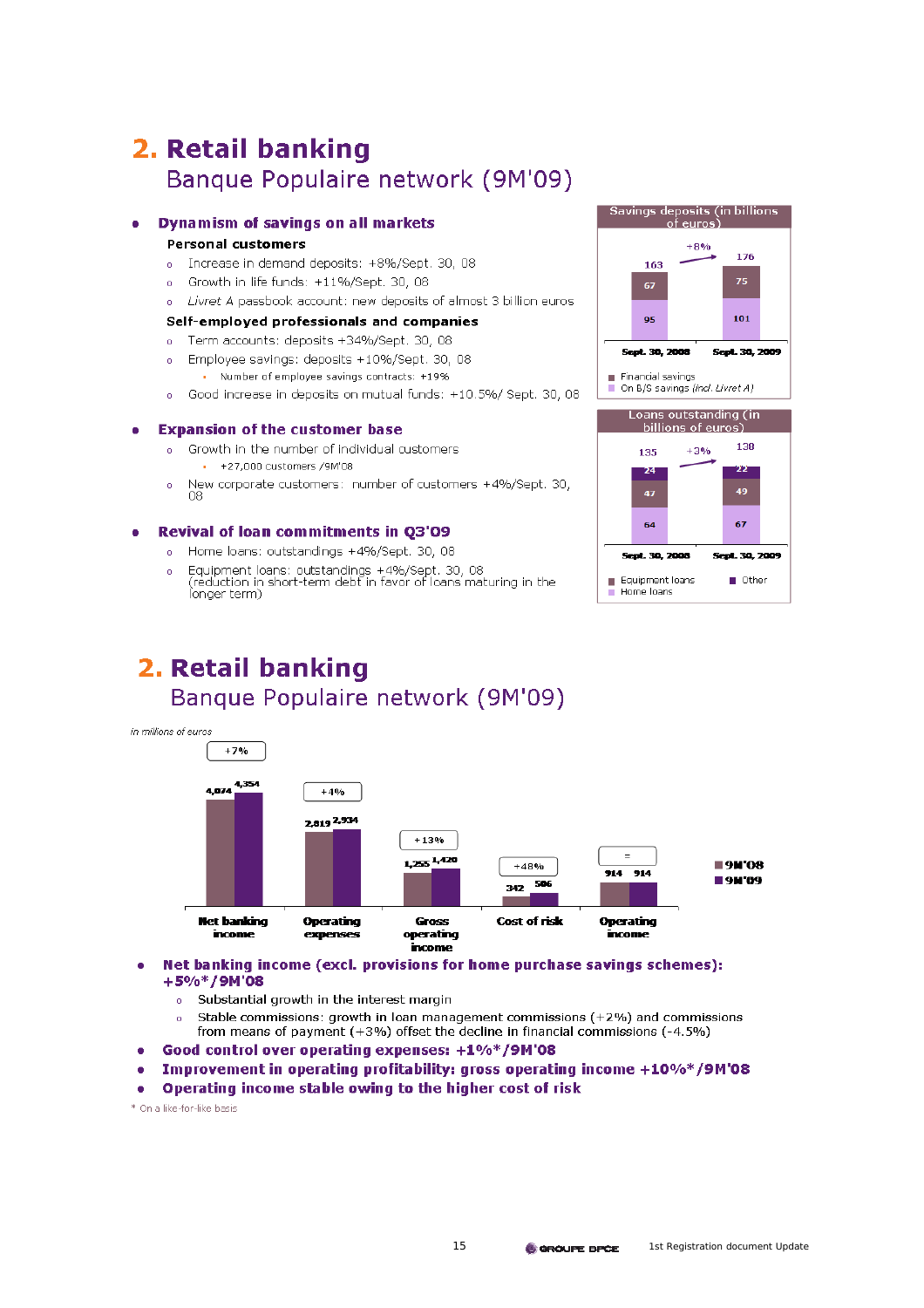# 2. Retail banking Caisse d'Epargne network (9M'09)

#### Major trend in new fund inflows toward long-term savings

- Excess fund inflows from life insurance and PERP retirement  $\sim$ savings plans: +51%/9M'08
- Deposits on term accounts: +40%/Sept. 30, 08  $\overline{a}$
- Deposits on Livret A\* passbook accounts: -1%/Sept. 30, 08  $\overline{a}$

#### **Dynamism of banking services provided to customers**  $\bullet$

- o Increase in average deposits on demand deposits
	- + +4% Retail banking
	- + +9.5% Regional Development banking
- Increase in the portfolio of domiciled customers (+2%), active  $\circ$ self-employed professional customers (+5%), active corporate customers (+11%)

#### Significant recovery of loan commitments in Q3'09, × in all sectors

- Consumer loans: loan commitments remain buoyant (€4.3bn,  $\alpha$ or +3%/9M'08)
- Home loans: new loan production higher in Q3'09 than in Q3'08  $\circ$
- Medium-/long-term loans: growth in outstandings<br>+ 10%/Sept. 30, 08  $\alpha$

Savings deposits (in billions 327  $+2%$ 317 129 126 191 198 **Sept. 30, 08** Sept. 30, 09 Financial savings On B/S savings (incl. Livret A)





\* including accrued interest

# 2. Retail banking Caisse d'Epargne network (9M'09)



#### Net banking income (excluding provisions for home purchase savings schemes):  $+24%/9M'08$

- Significant improvement in interest margins: increase in average outstandings for all types of loan, decline in the  $\circ$ refinancing rate and reduced impact of the reduction in financial portfolios
- Stable commissions: rise in commissions from loans (+16%) and commissions related to banking services (+3%) offset the decline in commissions earned on financial savings products (-15%) and centralized savings products (-10%)
- **Good control over operating expenses**
- Sharp improvement in operating profitability : gross operating income x 2.5
- Rise in the cost of consumer risk offset in part by the reduction in the effects of the crisis on the financial portfolios
- Strong increase in operating income: x 3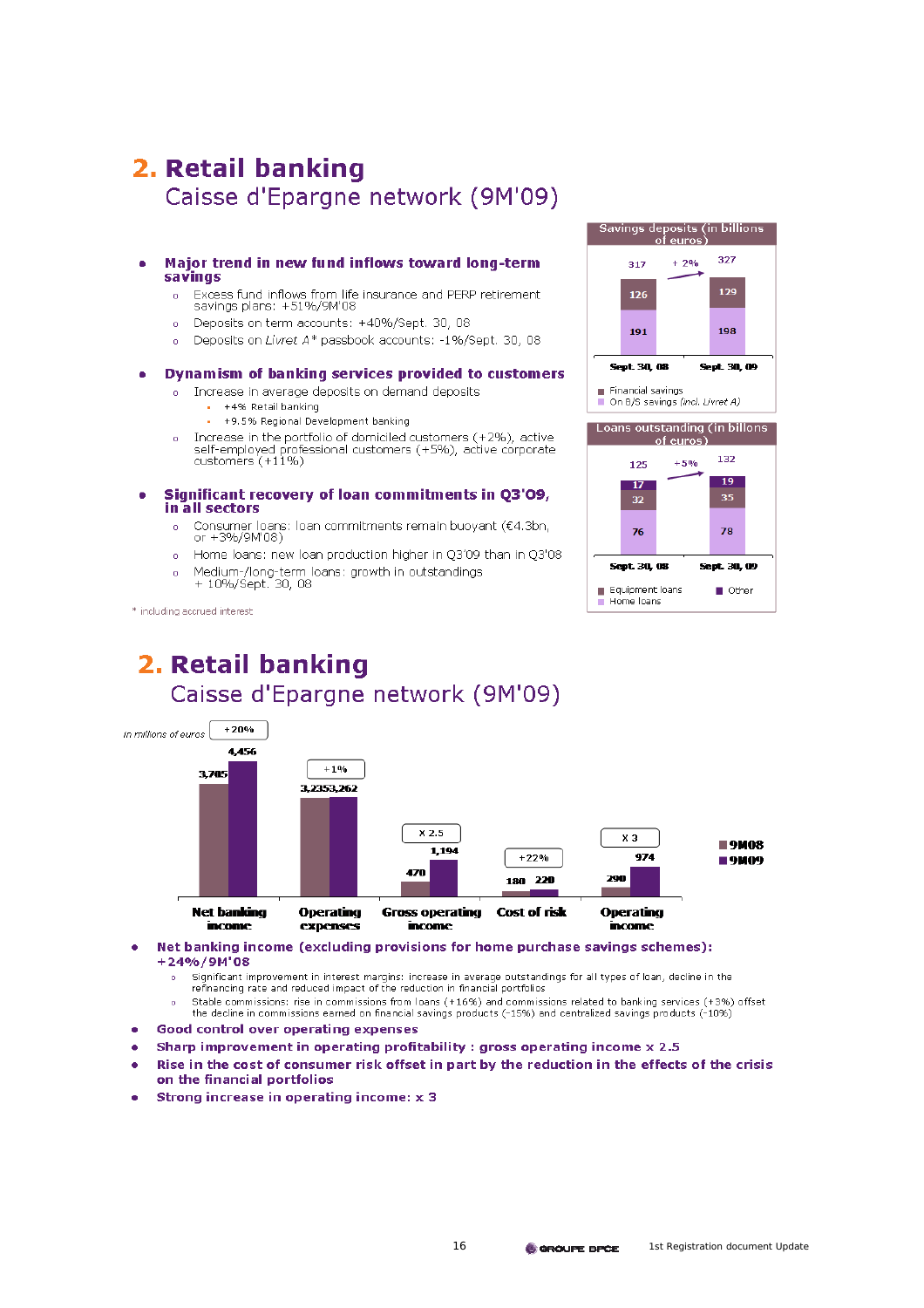

# 2. Corporate & investment banking, asset management and

Contributive figures # figures published by Natixis (restated to account, in particular, for the contributions of the networks via the CICs)

#### Restored earning capacity driven by the core business lines

- Corporate & investment banking: confirmation of the recovery compared with 2008  $\alpha$ 
	- Revenues generated from activities in fixed-income, foreign exchange and commodities return to normal levels after an outstanding performance in the first half of the year
	- Good performance achieved by the equity business, despite a decline in market volumes in July and August
		- . Financing: improvement in net margins offset by a decline in average outstandings
	- Asset management: strong growth in assets under management to 495 billion euros (+5.4%/Q2'09 at constant exchange rates)
- Services: business activities showed good resilience  $\alpha$

 $\alpha$ 

- Financial services: satisfactory performance with sustained commercial activity (net banking income +7%/Q3'08) Specialized financing: increase in claims and economic downturn; positive signs in Q3'09
- (net banking income +7%/Q2'09; net banking income -14%/Q3'08)

# 2. Real estate (9M'09)



- Initial signs of recovery in net banking income in 9M'09 (vs. -15% in H1'09)
	- Confirmed business recovery in Q3'09, in an adverse economic environment offering little  $\overline{a}$ visibility
- Recovery in activity explained by the economic stimulus measures taken by the French government and the decline in home loan interest rates, confirming the relevance of the subsidiaries' positioning vis-à-vis their principal categories of clientele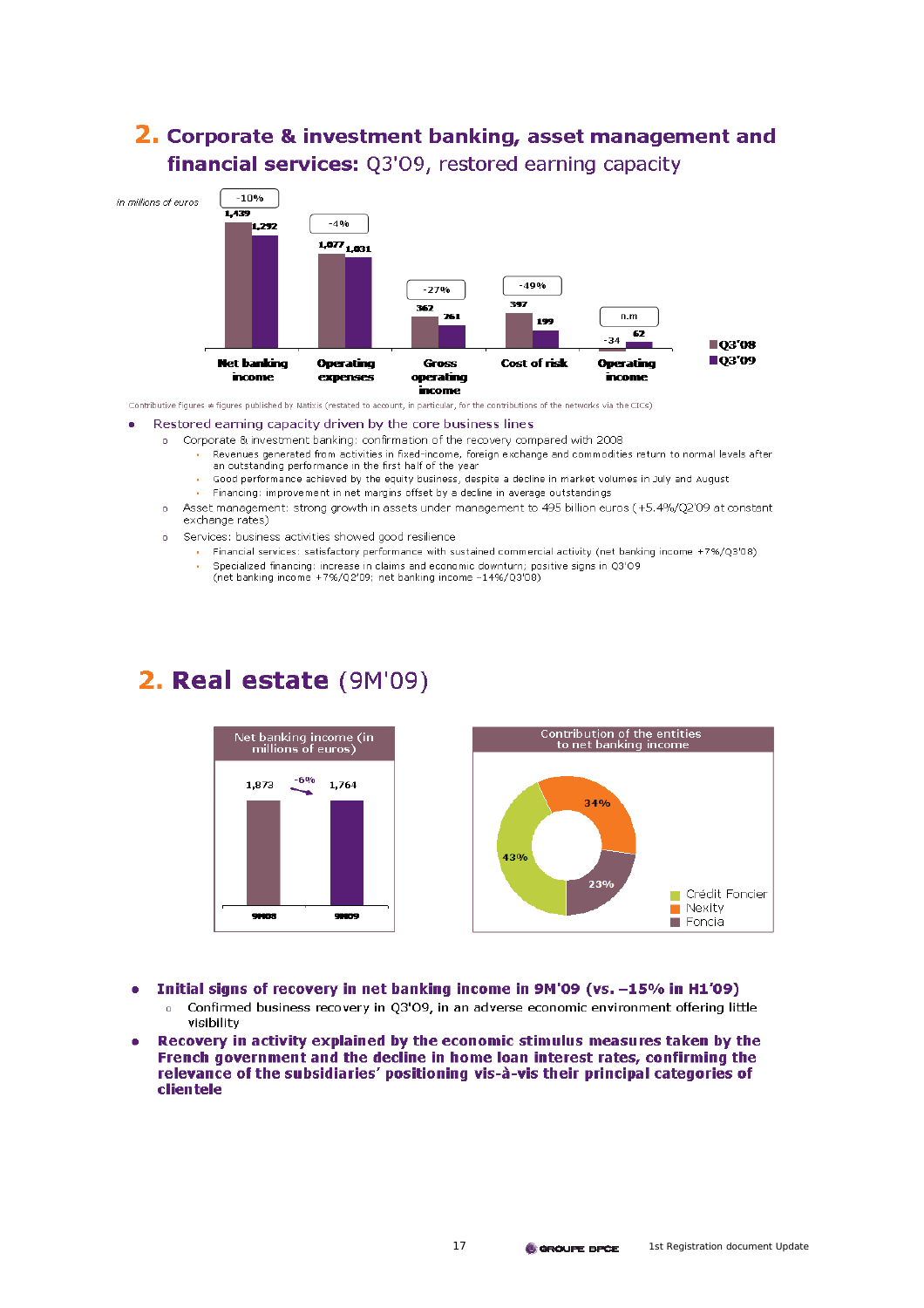# 2. Real estate



# **3. Financial structure**

# 3. A favorable positioning in terms of liquidity

- Low level of dependency of the Bangue Populaire banks and the Caisses d'Epargne on the financial markets with 84%\* of customer loans financed by customer deposits (excluding centralized *Livret A* deposits)
- Reinforcement of BPCE's signature as the principal issuer of the Group in the financial markets
	- Completion on October 14, 2009 of an issue of deeply subordinated notes (without a step-up clause) for a total of €750m
- 36.5 billion euros in medium-/long-term refinancing raised since January 1, 2009,

more than 2/3 without a state quarantee:

- 19.3 billion euros on the scope of BPCE, including Natixis (of which 11.3 billion euros  $\circ$ SFEF)
- o 17.2 billion euros on the scope of Crédit Foncier
- 69% of the MLT refinancing was raised without having recourse to SFEF and, consequently, without a state quarantee

\* at September 30, 2009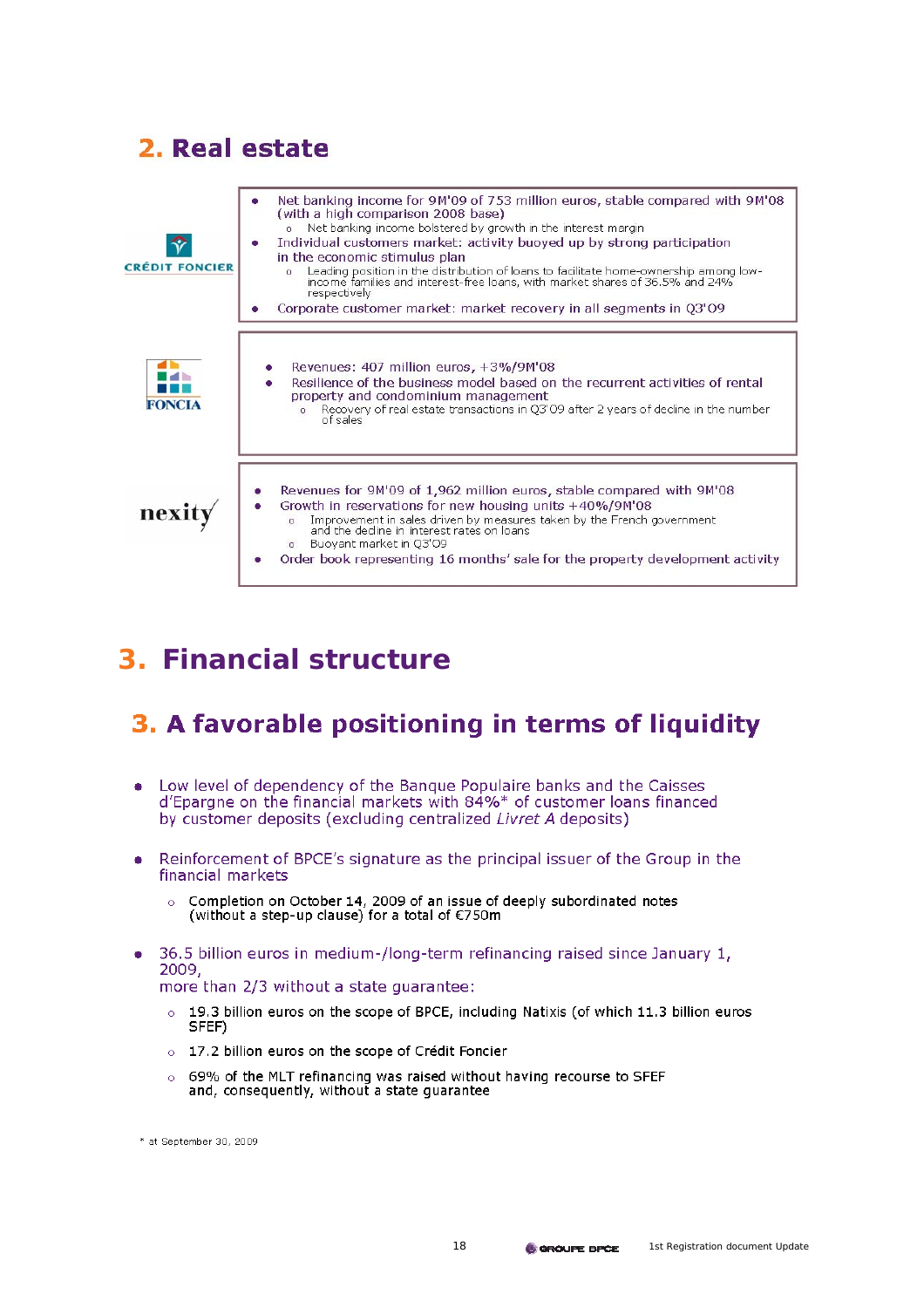# 3. A robust financial structure Groupe BPCE: key figures

- Tier 1 capital of 36.1 billion euros\* ×
- **Reinforcement of Tier 1 capital through** the issue of cooperative shares
	- o 1.3 billion euros in 9M'09
	- o A total of 2.5 billion euros expected in 2009
- Risk-weighted assets of 408 billion euros\* ×
	- 51% of risk-weighted assets related  $\circ$ to Retail banking
	- Substantial reduction in the risk-weighted assets  $\ddot{\circ}$ of Natixis (including workout portfolio management or "GAPC") in Q3'09/Q2'09: -6%
- Tier 1 ratio boosted from 8.6% to 8.8%;  $\bullet$ Tier 1 equity ratio rose from 6.8% to 7.1%\*





\* Estimated at September 30, 2009

# **4. Annexes**

# **4. Annex** Quarterly income statement per business line

|                                                         | <b>Retail baning</b> |                    | <b>Real Estate</b> |               | Corporate & Investment<br>banking, asset<br>management and<br>financial services |                 | <b>Business divisions</b> |                    | Activities managed on a<br>run-off basis and other<br>businesses |                 | <b>BPCE</b>     |                 | Change      |
|---------------------------------------------------------|----------------------|--------------------|--------------------|---------------|----------------------------------------------------------------------------------|-----------------|---------------------------|--------------------|------------------------------------------------------------------|-----------------|-----------------|-----------------|-------------|
| In millions of euros                                    | 03-2009              | 03-2008            | 03-2009            | 03-2008       | 03-2009                                                                          | $  03 - 2003$   | 03-2009                   | 03-2008            | 03-2009                                                          | 03-2008         | 03-2009         | 03-2008         | %           |
| Net banking income<br>Operating expenses                | 3 3 4 5<br>$-2256$   | 2 8 1 7<br>$-2212$ | 638<br>$-437$      | 556<br>$-443$ | 1 2 9 2<br>$-1031$                                                               | 1439<br>$-1077$ | 5275<br>$-3724$           | 4 8 1 3<br>$-3731$ | 154<br>$-238$                                                    | $-469$<br>$-85$ | 5429<br>$-3961$ | 4344<br>$-3816$ | 25%<br>4%   |
| Gross operating income                                  | 1089                 | 605                | 201                | 114           | 261                                                                              | 362             | 1552                      | 1081               | $-34$                                                            | -554            | 1468            | 527             | m           |
| Costincome ratio                                        | 67,4%                | 78,5%              | 68,5%              | 79,5%         | 79,8%                                                                            | 74.8%           | 70,6%                     | 77,5%              | ns                                                               | ns              | 73,0%           | 87,9%           | $-14.9$ pts |
| Cost of risk                                            | $-353$               | $-248$             | $-38$              | $-15$         | $-199$                                                                           | $-397$          | $-590$                    | $-660$             |                                                                  | $-120$          | $-588$          | $-781$          | $-25%$      |
| <b>Operating income</b>                                 | 736                  | 357                | 163                | 99            | 62                                                                               | $-34$           | 962                       | 421                | $-32$                                                            | $-674$          | 880             | $-253$          | mm          |
| Net income attributable to equity holders of the parent |                      |                    |                    |               |                                                                                  |                 |                           |                    |                                                                  |                 | 447             | $-960$          | nm          |

Net income attributable to equity holders of the parent

# **4. Annex** 9-month income statement per business line

|                                                          | <b>Real Estate</b><br>Retail banking |           | Corporate & Investment<br>banking, asset<br>management and<br>financial services |           | <b>Business divisions</b> |           | Activities managed on a<br>run-off basis and other<br>businesses |           | <b>BPCE</b> |           | Change      |             |                   |
|----------------------------------------------------------|--------------------------------------|-----------|----------------------------------------------------------------------------------|-----------|---------------------------|-----------|------------------------------------------------------------------|-----------|-------------|-----------|-------------|-------------|-------------------|
| In millions of euros                                     | $9M - 09$                            | $9H - 03$ | $9M - 09$                                                                        | $9M - 03$ | $9H - 09$                 | $9M - 03$ | $9H - 09$                                                        | $9M - 03$ | $9M - 09$   | $9H - 03$ | 9M-09 9M-08 |             | $\frac{1}{2}$     |
| Net banking income                                       | 9656                                 | 8526      | 1764                                                                             | 1 873     | 3 8 9 0                   | 4 8 2 8   | 15310                                                            | 15 2 28   | $-182$      | $-2348$   | 15128       | 12 8 8 0    | 17%               |
| Operating expenses                                       | $-6891$                              | $-6623$   | $-1317$                                                                          | $-1.361$  | $-3.348$                  | $-3715$   | $-11556$                                                         | $-11699$  | $-451$      | $-279$    | $-12007$    | $-11979$    | 0%                |
| Gross operating income                                   | 2765                                 | 1902      | 447                                                                              | 512       | 541                       | 1 1 1 3   | 3754                                                             | 3528      | $-633$      | $-2627$   | 3 1 21      | 901         | nm                |
| Costilncome ratio                                        | 71.4%                                | 77,7%     | 74,7%                                                                            | 72,7%     | 86,1%                     | 76,9%     | 75,5%                                                            | 76,8%     | ns          | ns        | 79,4%       | 93,0%       | $-13,6$ $\rho$ ts |
| Cost of risk                                             | $-997$                               | $-560$    | $-77$                                                                            | $-63$     | $-1436$                   | $-598$    | $-2511$                                                          | $-1221$   | $-1067$     | $-308$    | $-3578$     | $-1528$     | nn                |
| <b>Uperating income</b>                                  | 1768                                 | 1342      | 370                                                                              | 450       | $-895$                    | 516       | 1243                                                             | 2308      | $-1700$     | $-2935$   | $-45i$      | $-627$      | $-27%$            |
| Net income attributable to equity bolders of the oarent. |                                      |           |                                                                                  |           |                           |           |                                                                  |           |             |           | $-310$      | <b>PRP.</b> | <b>.62%</b>       |

equity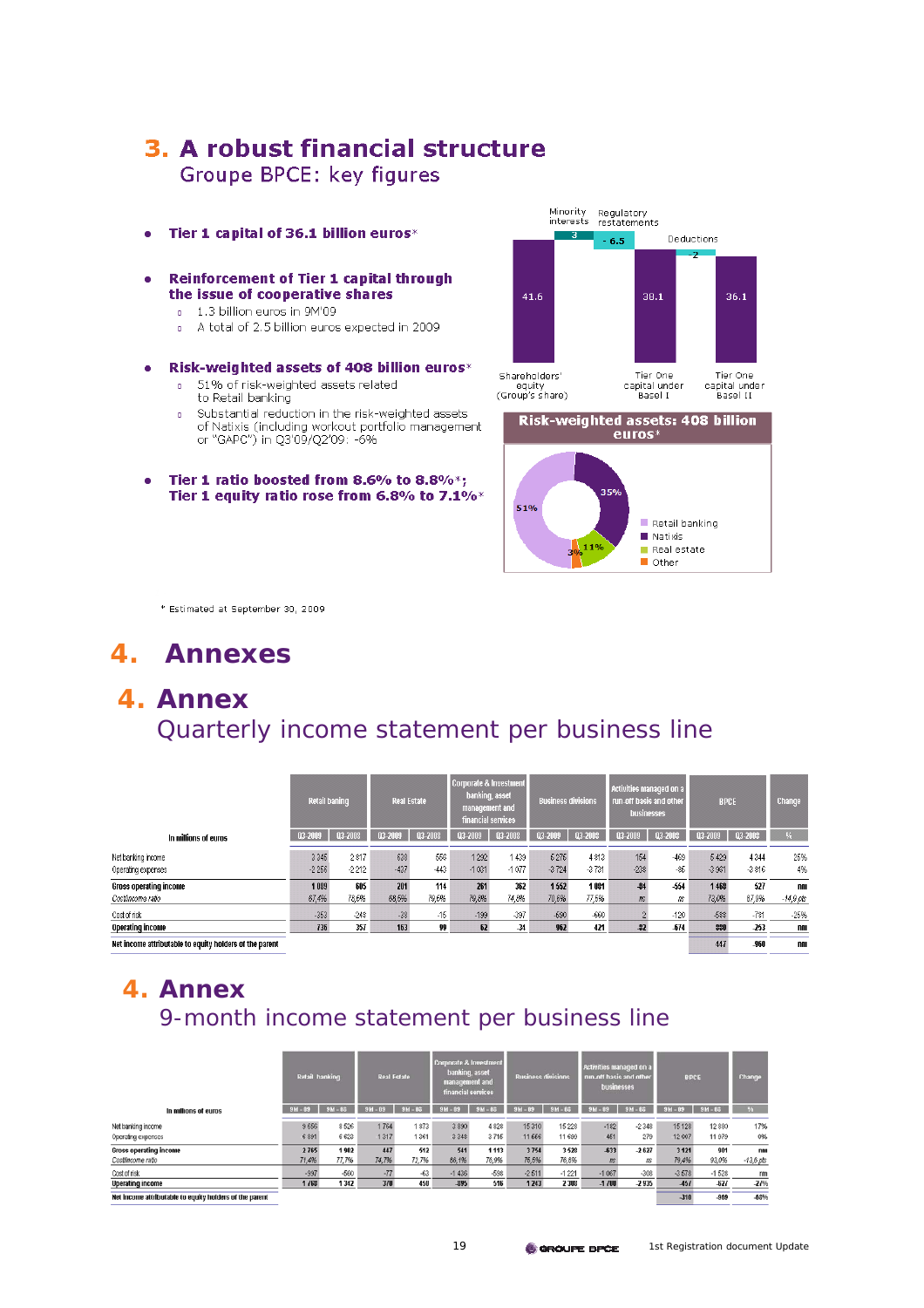# **4. Annex – Retail banking**

Quarterly income statement per sub-division

|                                          | <b>Banques Populaires</b> |                | <b>Caisses d'Epargne</b> |                 | Other networks &<br>Insurance, |               | <b>Retail banking</b> |                    | <b>Change</b> |
|------------------------------------------|---------------------------|----------------|--------------------------|-----------------|--------------------------------|---------------|-----------------------|--------------------|---------------|
| In millions of euros                     | $03 - 2009$               | $03 - 2003$    | $03 - 2009$              | $Q3 - 2008$     | $T3 - 2009$                    | $T3 - 2003$   | $03 - 2009$           | 03 - 2008          | $\frac{1}{2}$ |
| Net banking income<br>Operating expenses | 1490<br>$-981$            | 1356<br>$-955$ | 1573<br>$-1052$          | 1165<br>$-1053$ | 282<br>$-222$                  | 296<br>$-204$ | 3 3 4 5<br>$-2256$    | 2 8 1 7<br>$-2212$ | 19%<br>2%     |
| <b>Gross operating income</b>            | 508                       | 401            | 521                      | 112             | 60                             | 92            | 1039                  | 605                | 80%           |
| Costincome ratio                         | 65,9%                     | 70,4%          | 66,9%                    | 90,4%           | 78,7%                          | 69,0%         | 67,4%                 | 78,5%              | $-11,1$ pts   |
| Cost of risk                             | $-164$                    | $-142$         | $-61$                    | $-82$           | $-128$                         | $-24$         | $-353$                | $-248$             | 42%           |
| Operating income                         | 344                       | 259            | 460                      | 30              | $-63$                          | 68            | 736                   | 357                | 106%          |

# **4. Annex – Retail banking** 9-month income statement per sub-division

|                                          | <b>Banques Populaires</b> |                     | <b>Caisses d'Epargne</b> |                 | Other networks &<br><b>Insurance</b> |               | <b>Retail banking</b> |                 | <b>Change</b> |
|------------------------------------------|---------------------------|---------------------|--------------------------|-----------------|--------------------------------------|---------------|-----------------------|-----------------|---------------|
| In millions of euros                     | $9M - 09$                 | $9M - 03$           | $9M - 09$                | $9M - 03$       | $9M - 09$                            | $9M - 03$     | $9M - 09$             | $9M - 03$       | ₩             |
| Net banking income<br>Operating expenses | 4 3 5 4<br>$-2934$        | 4 0 7 4<br>$-2$ 819 | 4456<br>$-3262$          | 3705<br>$-3235$ | 846<br>$-694$                        | 746<br>$-570$ | 9656<br>$-6891$       | 8526<br>$-6623$ | 13%<br>4%     |
| <b>Gross operating income</b>            | 1420                      | 1 2 5 5             | 1 1 9 4                  | 470             | 152                                  | 177           | 2765                  | 1902            | 45%           |
| Costincome ratio                         | 67.4%                     | 69,2%               | 73,2%                    | 87,3%           | 82,1%                                | 76,3%         | 71,4%                 | 77,7%           | -11,1 pts     |
| Cost of risk                             | $-506$                    | $-342$              | $-220$                   | $-180$          | $-271$                               | $-38$         | $-997$                | -560            | 78%           |
| <b>Operating income</b>                  | 914                       | 914                 | 974                      | 290             | $-120$                               | 139           | 1768                  | 1342            | 32%           |

# **4. Annex – Retail banking**

Quarterly income statement – Contribution of the Banque Populaire and Caisse d'Epargne networks

|                                   | <b>Banques Populaires</b> |           | <b>Caisses d'Epargne</b> |            |  |
|-----------------------------------|---------------------------|-----------|--------------------------|------------|--|
| In millions of euros              | $03 - 09$                 | $03 - 03$ | $03 - 09$                | $03 - 03$  |  |
| Net banking income                | 1490                      | 1356      | 1574                     | 1165       |  |
| Operating expenses                | -981                      | -955      | $-1052$                  | $-1054$    |  |
| Gross operating income            | 508                       | 401       | 521                      | 111        |  |
| Costincome ratio                  | 65.9%                     | 70.4%     | 66,8%                    | 90,4%      |  |
| Cost of risk                      | $-164$                    | $-142$    | -61                      | $-82$      |  |
| <b>Operating income</b>           | 345                       | 260       | 460                      | 29         |  |
| Income before tax                 | 342                       | 264       | 459                      | 32         |  |
| Income tax                        | $-102$                    | -81       | $-159$                   | $-\hat{8}$ |  |
| Minority interests                | -2                        | -1        |                          |            |  |
| Net income attributable to equity |                           |           |                          |            |  |
| holders of the parent             | 239                       | 182       | 301                      | 24         |  |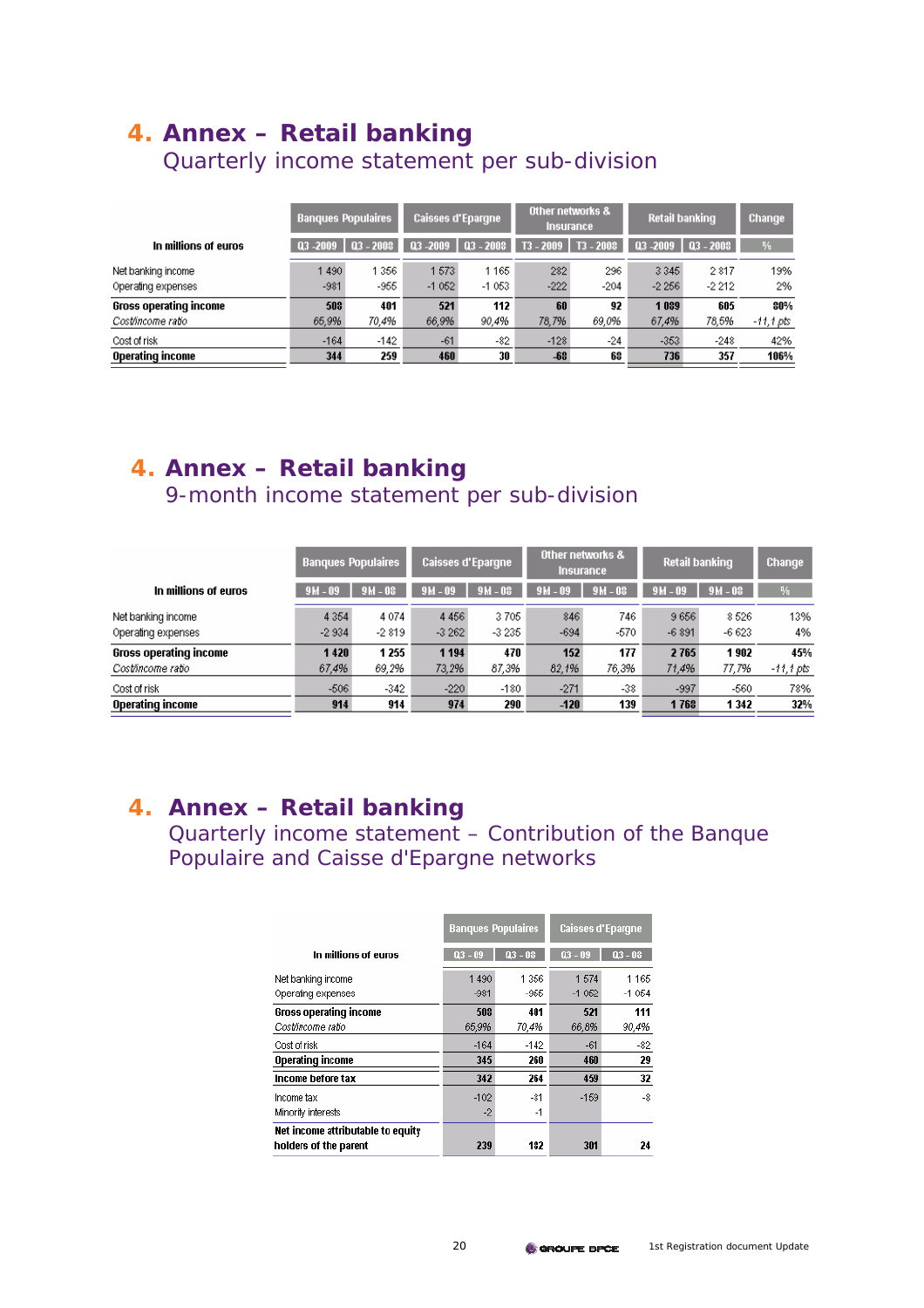# **4. Annex – Retail banking**

9-month income statement – Contribution of the Banque Populaire and Caisse d'Epargne networks

|                                                            | <b>Banques Populaires</b> |            | <b>Caisses d'Eparqne</b> |           |  |
|------------------------------------------------------------|---------------------------|------------|--------------------------|-----------|--|
| In millions of euros                                       | $9M - 09$                 | $9M - 03$  | $9M - 09$                | $9M - 03$ |  |
| Net banking income                                         | 4 3 5 4                   | 4074       | 4456                     | 3705      |  |
| Operating expenses                                         | $-2934$                   | $-2$ $819$ | $-3262$                  | $-3235$   |  |
| <b>Gross operating income</b>                              | 1420                      | 1 2 5 5    | 1 1 9 4                  | 470       |  |
| Cost/income ratio                                          | 67,4%                     | 69,2%      | 73,2%                    | 87,3%     |  |
| Cost of risk                                               | $-506$                    | $-342$     | $-220$                   | $-180$    |  |
| <b>Operating income</b>                                    | 914                       | 914        | 974                      | 290       |  |
| Income before tax                                          | 924                       | 926        | 972                      | 293       |  |
| Income tax                                                 | $-300$                    | $-296$     | $-330$                   | $-100$    |  |
| Minority interests                                         | $-4$                      | -6         |                          |           |  |
| Net income attributable to equity<br>holders of the parent | 620                       | 624        | 642                      | 193       |  |

# **4. Annex – Retail banking**

Aggregate results of the Banque Populaire banks and the Caisses d'Epargne – Q3'O9

|                                                            | <b>Banques Populaires</b> |           | <b>Caisses d'Epargne</b> |           |
|------------------------------------------------------------|---------------------------|-----------|--------------------------|-----------|
| In millions of euros                                       | $03 - 09$                 | $03 - 03$ | $03 - 09$                | $03 - 03$ |
| Net banking income                                         | 1495                      | 1413      | 1585                     | 1335      |
| Operating expenses                                         | $-981$                    | -955      | $-1051$                  | $-1048$   |
| <b>Gross operating income</b>                              | 514                       | 458       | 534                      | 287       |
| Costincome ratio                                           | 65,6%                     | 67.6%     | 66,3%                    | 78,5%     |
| Cost of risk                                               | $-164$                    | $-142$    | $-61$                    | $-82$     |
| <b>Operating income</b>                                    | 350                       | 316       | 473                      | 205       |
| Income before tax                                          | 347                       | 321       | 471                      | 206       |
| Income tax                                                 | $-102$                    | $-81$     | $-159$                   | -6        |
| Minority interests                                         | $-2$                      | $-11$     |                          |           |
| Net income attributable to equity<br>holders of the parent | 244                       | 229       | 313                      | 200       |

# **4. Annex – Retail banking**

Aggregate results of the Banque Populaire banks and the Caisses d'Epargne – 9 months

|                                   | <b>Banques Populaires</b> |           | <b>Caisses d'Epargne</b> |           |
|-----------------------------------|---------------------------|-----------|--------------------------|-----------|
| In millions of euros              | $9M - 09$                 | $9M - 03$ | $9M - 09$                | $9M - 03$ |
| Net banking income                | 4521                      | 4349      | 4 6 6 7                  | 4 2 6 6   |
| Operating expenses                | $-2934$                   | $-2.819$  | $-3262$                  | $-3230$   |
| <b>Gross operating income</b>     | 1537                      | 1530      | 1405                     | 1036      |
| Costlincome ratio                 | 64.9%                     | 64.8%     | 69.9%                    | 75,7%     |
| Cost of risk                      | $-506$                    | $-342$    | $-220$                   | $-180$    |
| <b>Operating income</b>           | 1031                      | 1 1 3 3   | 1 1 3 5                  | 856       |
| Income before tax                 | 1091                      | 1 201     | 1 1 7 9                  | 858       |
| Income tax                        | $-300$                    | $-296$    | $-330$                   | $-102$    |
| Minority interests                | $-14$                     | $-16$     |                          |           |
| Net income attributable to equity |                           |           |                          |           |
| holders of the parent             | 777                       | 889       | 850                      | 756       |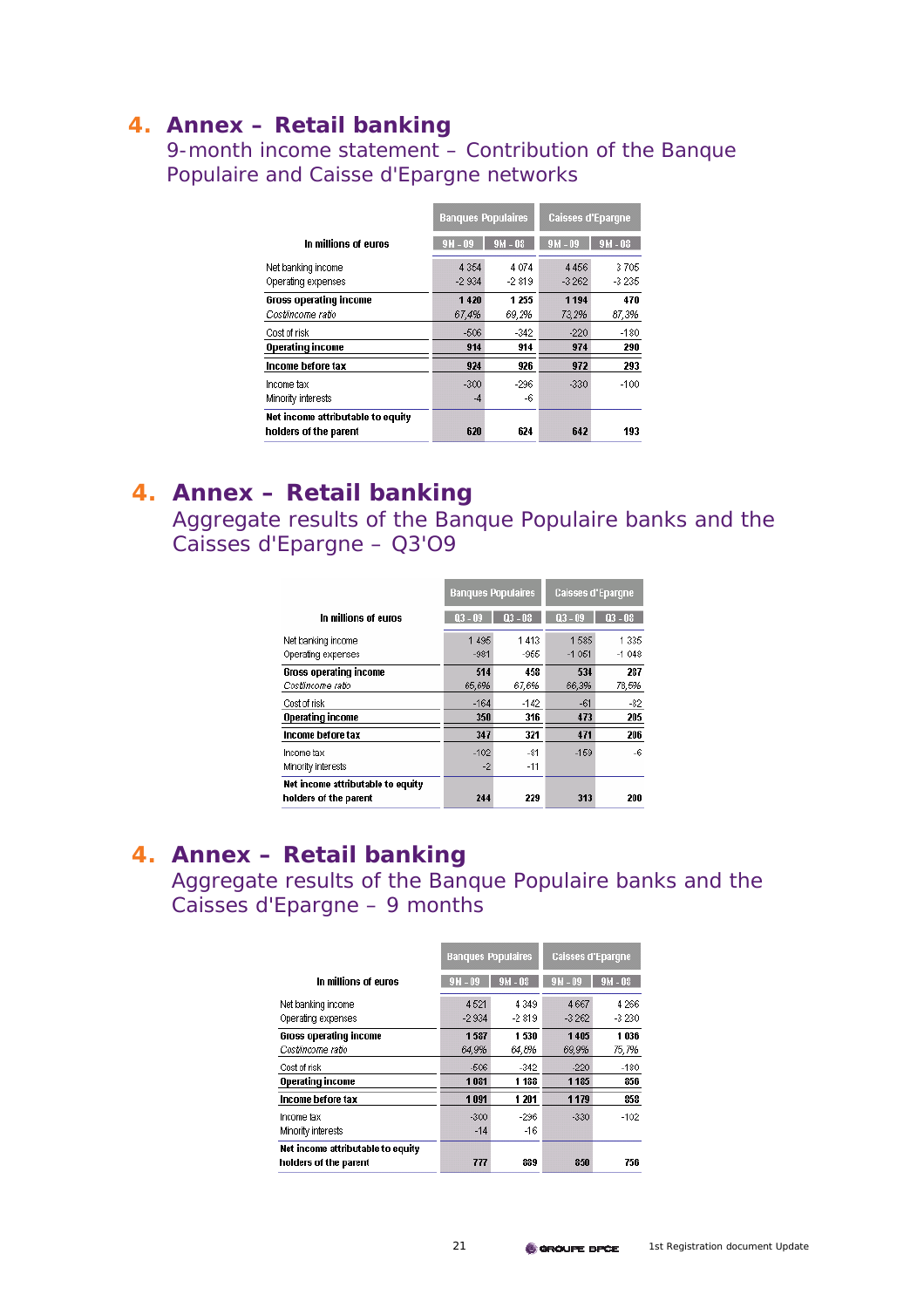# **4. Annex – Real estate**

Crédit Foncier Real Estate Services **Real Estate** Change In millions of euros **All Avenue**  $2*1$ 356 638 15% Net banking income 199 357 556  $-130$  $-138$  $-307$  $-304$  $-437$  $-443$  $-1%$ Operating expenses **Gross operating income**  $\overline{151}$  $\overline{61}$  $\overline{49}$  $\overline{53}$  $\overline{201}$  $\overline{114}$ 76% 79.5% Costincome ratio 46,2% 69.5% 86.1% 85.1% 68,5%  $-11,0$  pts Cost of risk  $-28$  $-15$  $\Delta$  $-1$  $-28$  $-15$  $nm$ **Operating income** 114  $46$ 49  $53$ 163 99 65%

## Quarterly income statement per sub-division

# **4. Annex – Real estate** 9-month income statement per sub-division

|                               | <b>Crédit Foncier</b><br><b>Real Estate Services</b> |           | <b>Real Estate</b> |           | <b>Change</b> |           |         |
|-------------------------------|------------------------------------------------------|-----------|--------------------|-----------|---------------|-----------|---------|
| In millions of euros          | $9M - 09$                                            | $9M - 03$ | $9M - 09$          | $9M - 08$ | $9M - 09$     | $9M - 03$ | V.      |
| Net banking income            | 753                                                  | 756       | 1 0 1 1            | 1 1 1 8   | 1764          | 1873      | -6%     |
| Operating expenses            | $-414$                                               | -431      | $-903$             | -930      | $-1317$       | $-1.361$  | $-3%$   |
| <b>Gross operating income</b> | 340                                                  | 324       | 107                | 133       | 447           | 512       | $-13%$  |
| Costincome ratio              | 54,9%                                                | 57.1%     | 89,4%              | 83,2%     | 74.7%         | 72,7%     | 2,0 pts |
| Cost of risk                  | $-76$                                                | $-62$     | 0                  | 0         | $-77$         | -63       | 22%     |
| <b>Operating income</b>       | 263                                                  | 262       | 107                | 187       | 370           | 450       | $-18%$  |

# **4. Annex – Asset guarantee in favor of Natixis** Adjustment and optimization of the guarantee mechanism

- All the AFS are now covered by the financial guarantee and no longer by the TRS o As changes in value of the AFS are chiefly booked to shareholders' capital, their allocation to the TRS would have introduced dissymmetry into the result posted by Natixis
- z **Adjustment of the scope of the guarantee in order to optimize savings in capital (financial guarantee + TRS)**
	- o Use of the valuation method described in detail on June 30, 2009

**Quantified items related to the change in scope of the guarantee(1):**

| in billions of euros       | <b>Financial</b><br>guarantee | <b>TRS</b> |
|----------------------------|-------------------------------|------------|
| Net value at June 30, 2009 | 0.7                           | 3.6        |
| Discount rate              | 20%                           | 6%         |
|                            |                               |            |
| Net terminal value         | 0.7                           | 3.6        |
| <b>Discount rate</b>       | 14%                           | 5%         |

#### Consideration of second-tier operations carried out in the summer of 2009 in parallel **with the adoption of the guarantee with a view to optimizing the solvency of Natixis** o Re-rating of an ABS portfolio

- o Disposal of the equity tranche of certain portfolios (CMBS, ABS)
- Reclassification in the books of the assets concerned (chiefly under L&R)
- ¬ Improvement of the prudential weighting of the assets concerned

(1) excluding reclassification of AFS & interim transactions

o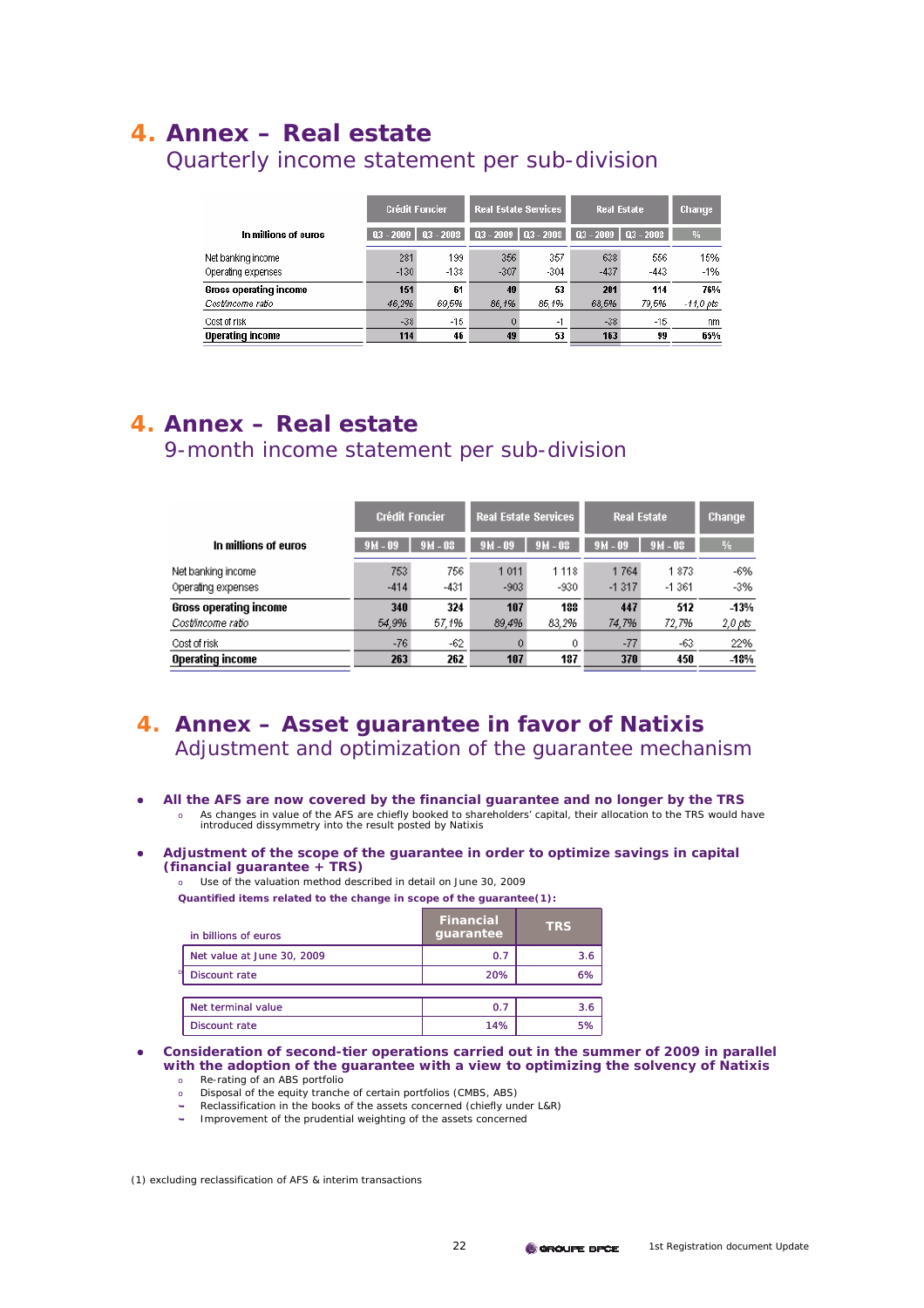# **4. Annex – Asset guarantee in favor of Natixis** Adjusted scope of the guarantee at June 30, 2009



#### **Scope of the guarantee after adjustments**

| in billions of euros            | <b>Financial</b><br>guarantee | $TRS +$<br>call option |
|---------------------------------|-------------------------------|------------------------|
| Net value June 30, 09 pro forma | 11.2                          | 23.5                   |
| Discount rate                   | 12%                           | 16%                    |
|                                 |                               |                        |
| Counterparty (in $\epsilon$ m)  | 1.183                         | 36                     |

- **•** The purpose of setting up the guarantee **remains unchanged**
	- o To reduce the volatility of the results posted by Natixis
	- o To improve the solvency of Natixis
- z **Loan portfolio: nominal of €40.7bn at June 30, 2009**
- **•** The method used to assess the terminal **value of the assets remains unchanged**

#### **•** Financial guarantee

- o Guarantee covering 85% of the nominal value of the assets concerned
- o Provision booked on these assets at June 30, '09 in Natixis' accounts (€1,249 m)
- o Staggering of the counterparty (€1,183m) over the life of the guarantee at the same pace as the provision write-backs and discount write-downs

#### z **TRS + call option**

- o Guarantee covering 85% of the net value of the assets concerned at June 30, '09
- o Payment of compensation of €367m
- o Natixis retains the upside potential via the call option

The presentation as a whole is available on Groupe BPCE's website (www.bpce.fr), on the Investor Relations page.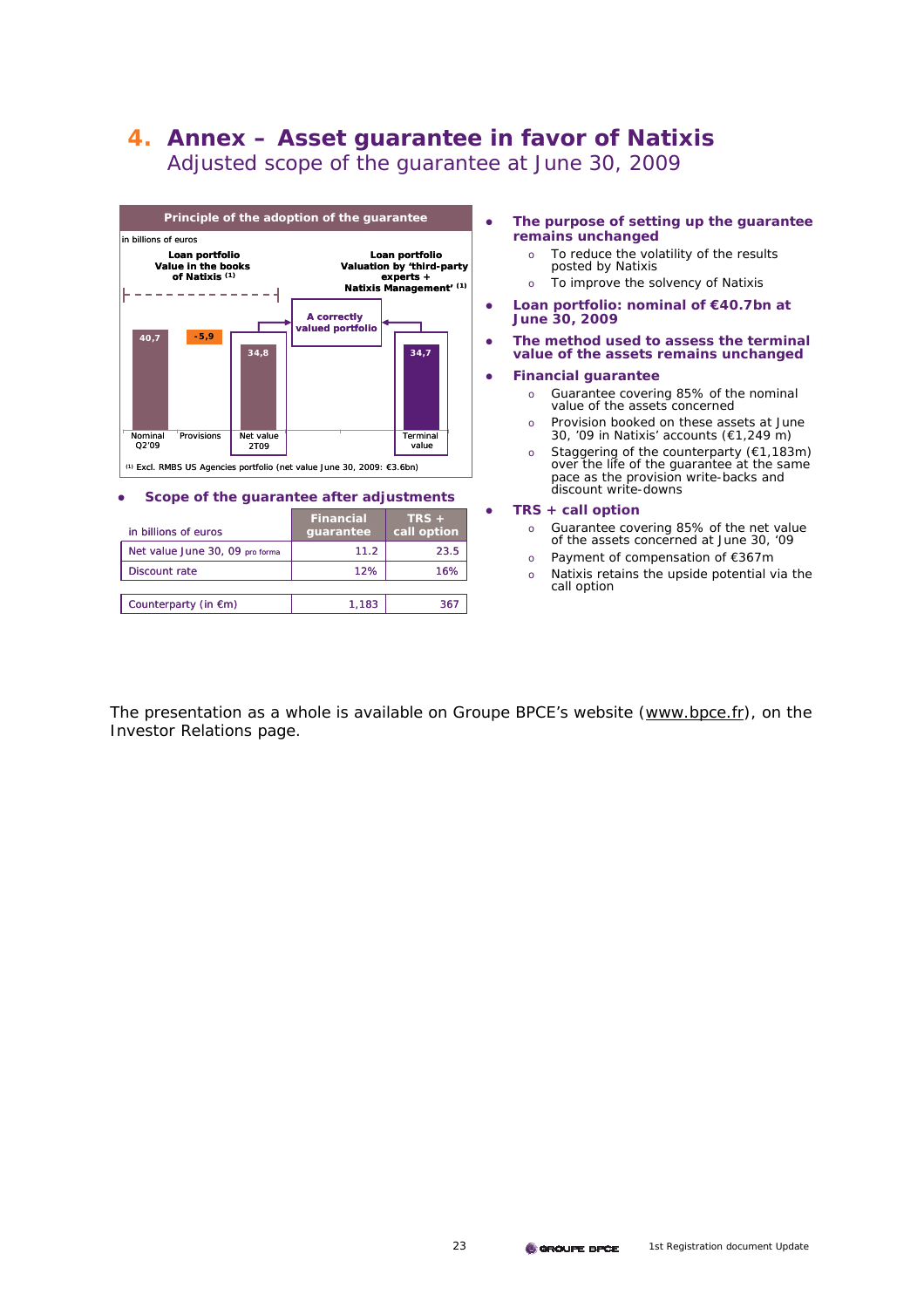# **2/ Risk Management**

# **2.1 The BPCE guarantee in favor of Natixis concerning a part of the assets placed in the workout portfolio**

The mechanism protecting Natixis against the risk of future losses and earnings volatility relating to the workout portfolio, announced in August 2009, was formally approved on November 12, 2009 by the executive bodies of both BPCE and Natixis, with retroactive effect as of July 1, 2009.

The guarantee mechanism has received French Banking Commission approval.

It covers 85% of the assets included in the workout portfolio, and is structured around two mechanisms:

(i) a financial guarantee covering the notional amount of assets recognized as loans and receivables (L&R), held-to-maturity securities and available-for-sale (AFS) securities; and

(ii) a guarantee covering the value of trading assets by means of Total-Return Swap contracts (one in dollars, the other in euros), combined with an option mechanism enabling Natixis to benefit over time from any possible gains relative to these assets.

During the life of the guarantee mechanism, any changes in value and additional risks on assets covered (equal to 85%) will be recognized by BPCE rather than Natixis (prior to any eventual impact in term of the share mechanism). They will accordingly be recognized entirely by the group for the share at BPCE rather than being split between the group and minority interests.

In addition, in prudential terms, the guarantee mechanism has a neutral impact *ab initio*, the risk-weighted assets covered by the guarantee being wholly consolidated by Groupe BPCE (which owns 72% of Natixis) due to the use of the full consolidation method.

- Guarantee relative to credit defaults: the scope covers loans and receivables (L&R), held-to-maturity securities and available-for-sale (AFS) securities.

The BPCE guarantee will cover 85% of assets in the event of default:

- $\triangleright$  on a coupon payment
- $\triangleright$  on the repayment of capital
- The mechanism set up for trading assets: Total-Return Swaps (TRS)

Total-Return Swaps (TRS) are derivatives that can be used to swap the performances of the underlying assets.

Every year, on flow-exchange dates:

 $\triangleright$  if the performance of the underlying assets has deteriorated, BPCE is required to pay Natixis 85% of the assets' underperformance.

 $\triangleright$  if the performance of the underlying assets has improved, Natixis is required to pay BPCE 85% of the assets' outperformance.

In addition, a call option has been put into place to enable Natixis to benefit from any gain in the value of the workout portfolio assets covered by the TRS contracts over the next ten years.

The guarantee did not have a material impact on Groupe BPCE's Q3'09 results.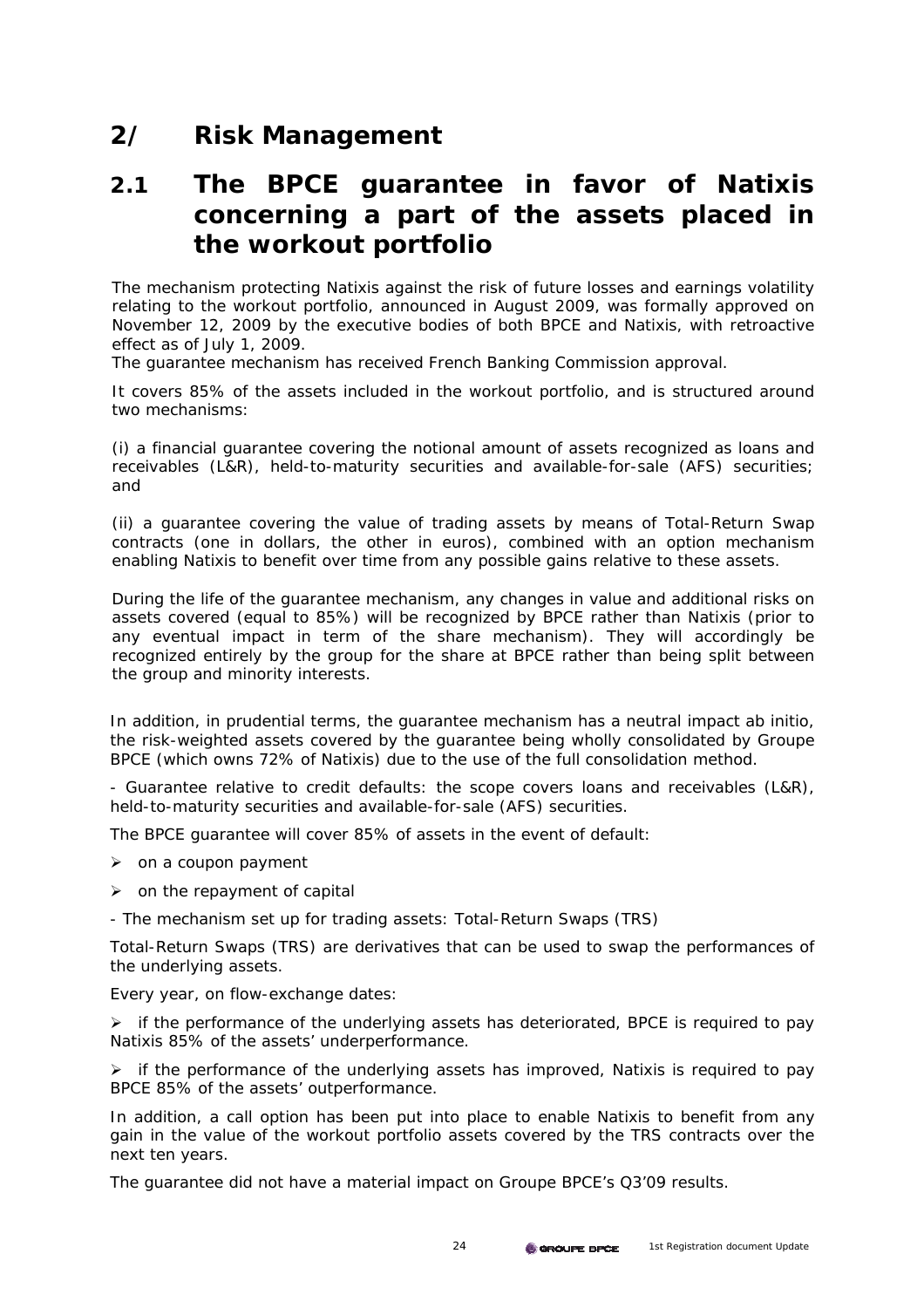# **2.2 Recommendations of the Financial Stability Forum (FSF) on financial transparency**

## **Sensitive exposures (excl. Natixis)**

Recommendations of the Financial Stability Forum

## **Foreword**

- With the exception of the summary provided on the next page, the information contained in the following pages is based on the scope of consolidation of Groupe BPCE (excluding Natixis)
- For specific details about the sensitive exposures of Natixis, please refer to the financial press release dated November 12, 2009 issued by Natixis
- Contents
	- o CDOs
		- ABS CDOs exposed to the US residential market
		- Other CDOs
	- o CMBS and RMBS
	- o Protection acquired
	- o LBO financing

# **Groupe BPCE FSF report at Sept. 30, 2009** Summary of sensitive exposures

| in millions of euros                                    | <b>Groupe BPCE</b><br>(excl. Natixis) | <b>Natixis</b> | <b>Total</b> |
|---------------------------------------------------------|---------------------------------------|----------------|--------------|
| Net exposure<br><b>US ABS CDOs (real estate)</b>        | 7                                     | 796            | 803          |
| Net exposure<br><b>Other exposed CDOs</b>               | 1,801                                 | 3,348          | 5,149        |
| Net exposure<br><b>CMBS</b><br><b>RMBS</b>              | 468<br>1,147                          | 495<br>6,231   | 963<br>7,378 |
| <b>Total Net exposure</b><br>On unhedged positions      | 3,423                                 | 10,870         | 14,293       |
| Monolines: residual exposure after value<br>adjustments |                                       | 1,484          | 1,484        |
| <b>CDPC:</b> exposure after value adjustments           |                                       | 272            | 272          |
| Net LBO exposure                                        | 2,828                                 | 5,649          | 8,477        |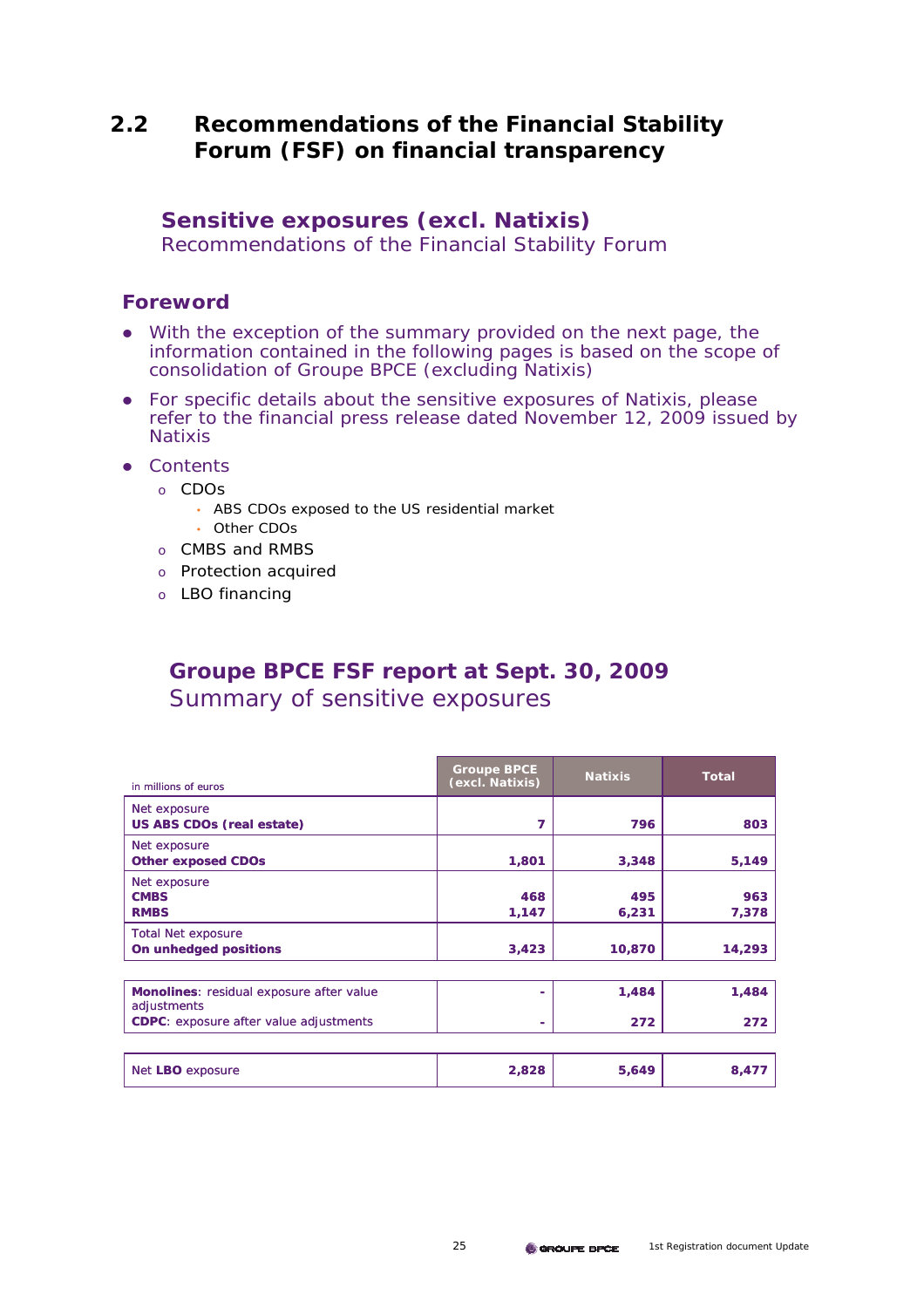# **Sensitive exposures (excl. Natixis)** CDOs

ABS CDOs exposed to the US residential market (unhedged)

• Net residual exposure at September 30, 2009: 7 million euros (vs 10 million euros at June 30, 2009)

## Other CDOs (unhedged)

• Net residual exposure at September 30, 2009: 1,801 million euros



## **Sensitive exposures (excl. Natixis) MBS**

z **CMBS:** net residual exposure at September 30, 2009 (excl. Natixis): €468m



Excluding exposures of the Crédit Foncier Group in the form of European RMBS that do not represent risk exposure in view of their intrinsic characteristics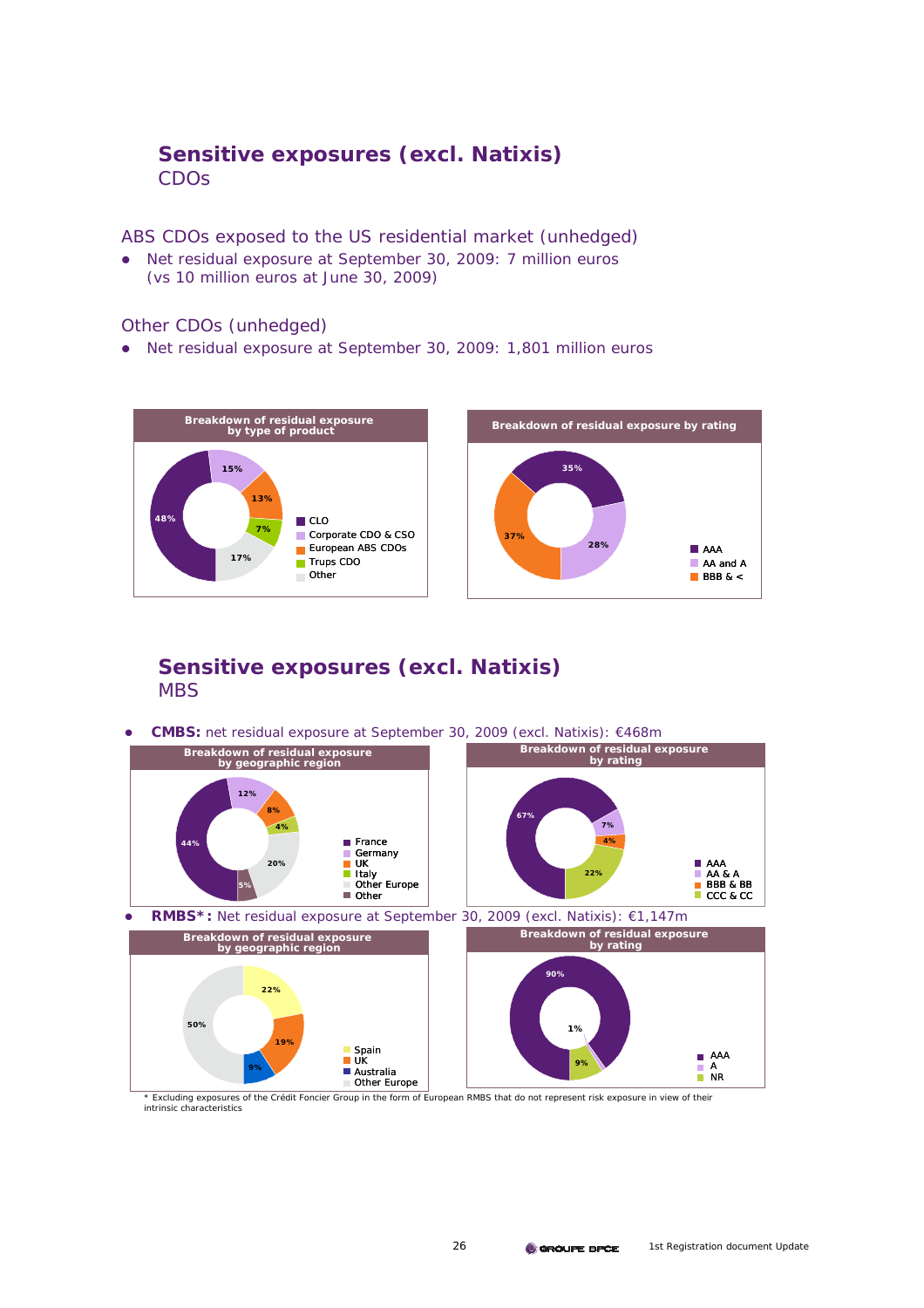# **Sensitive exposures (excl. Natixis)**

Protection acquired

#### **•** Protection acquired from other counterparties

| in millions of euros                        | <b>Gross nominal amount of</b><br>hedged instruments | Impairment of<br>hedged CDOs | Fair value of the<br>protection |
|---------------------------------------------|------------------------------------------------------|------------------------------|---------------------------------|
| Protection for CDOs (US residential market) |                                                      |                              |                                 |
| Protection for other CDOs                   | 502                                                  | $-87$                        | 87                              |
| <b>TOTAL</b>                                | 502                                                  | - 87                         |                                 |

## z **3 operations corresponding to the Negative Basis Trades strategies**

- o Senior tranches of US or European CLOs rated AAA by two rating agencies
- o Senior tranche of European ABS CDOs rated AA/BBB by two rating agencies
- Counterparty risk on two sellers of protection (European banks) covered by margin calls

## **Sensitive exposures (excl. Natixis)** LBO financing

## **•** LBO financing

Net residual exposure at September 30, 2009: 2,828 million euros

- o Exposure exclusively comprised of shares not intended for sale
- o Average commitment per deal: €1.8m

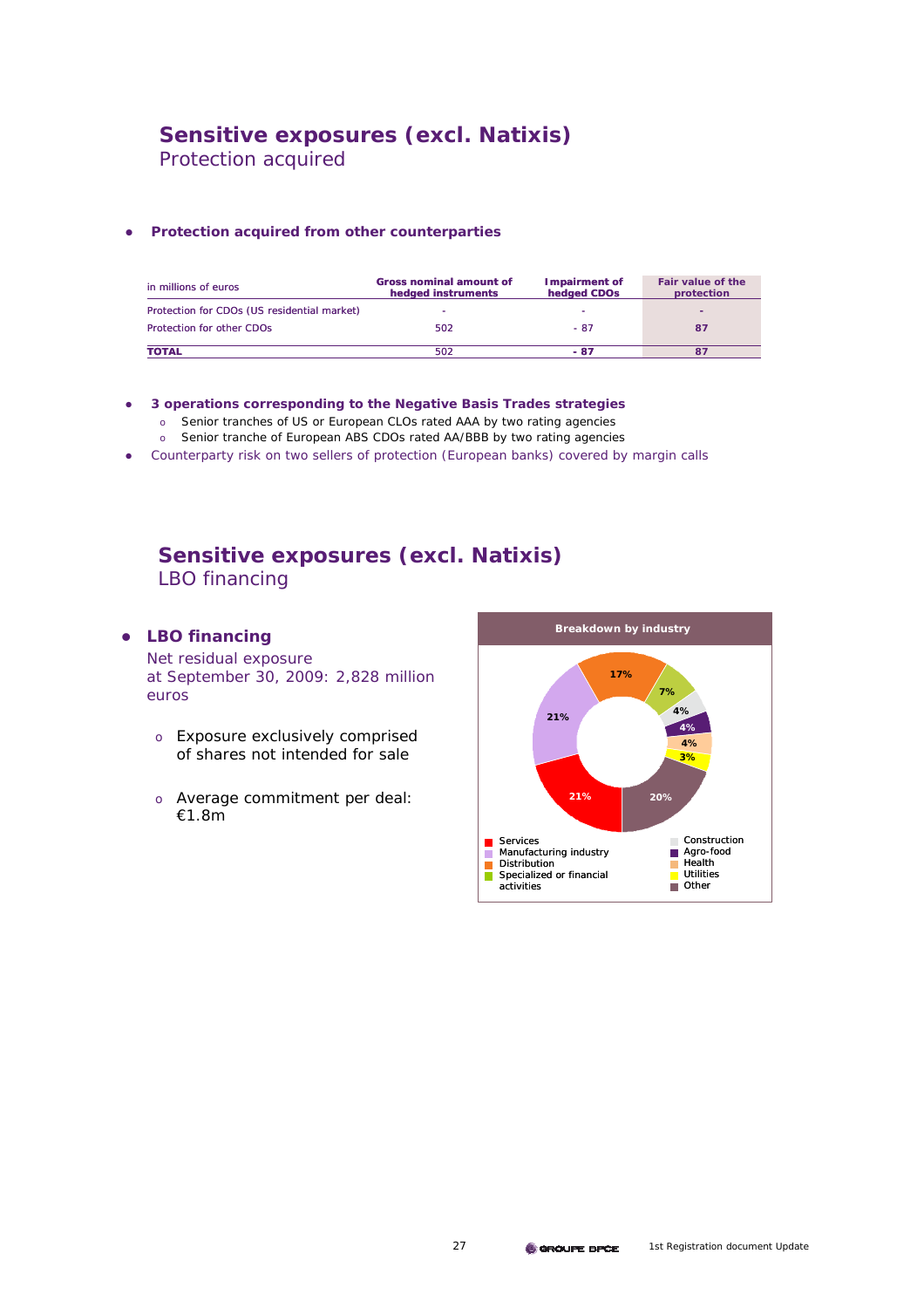# **2.3 VaR**

## z **Groupe BPCE risks monitored through VaR are chiefly housed within Natixis**



## **Natixis' VaR**

- **Natixis Group VaR at September 30, 2009: 25 million euros**
- z **VaR: -56% over 9 months/-11% over 3 months**

# **2.4 Composition of the Asset and Liability Management**

ALM Committees have been set up to monitor balance-sheet risks in the banking portfolio:

## • **Consolidated ALM Committee (meets quarterly)**

- CFO and member of the Executive Board
- Deputy CFO
- Head of Group Risk
- Head of Audit
- Director of Commercial Banking Coordination
- Head of Group ALM
- Chairman of the Executive Board of Caisse d'Epargne Midi-Pyrénées
- Chairman of the Executive Board of Caisse d'Epargne de Picardie
- Member of the Executive Board of Caisse d'Epargne Provence-Alpes-Corse in charge of finances
- CEO of Banque Populaire Lorraine Champagne
- Deputy CEO of BRED Banque Populaire
- CFO of Banque Populaire de l'Ouest
- CEO of Crédit Foncier de France
- Director of Finance and Risks at Natixis

## • **Retail banking ALM Committee (meets quarterly)**

- CFO and member of the Executive Board
- Deputy CFO
- Head of Group Risk
- Head of Audit
- Director of Commercial Banking Coordination
- Head of Group ALM
- Chairman of the Executive Board of Caisse d'Epargne Midi-Pyrénées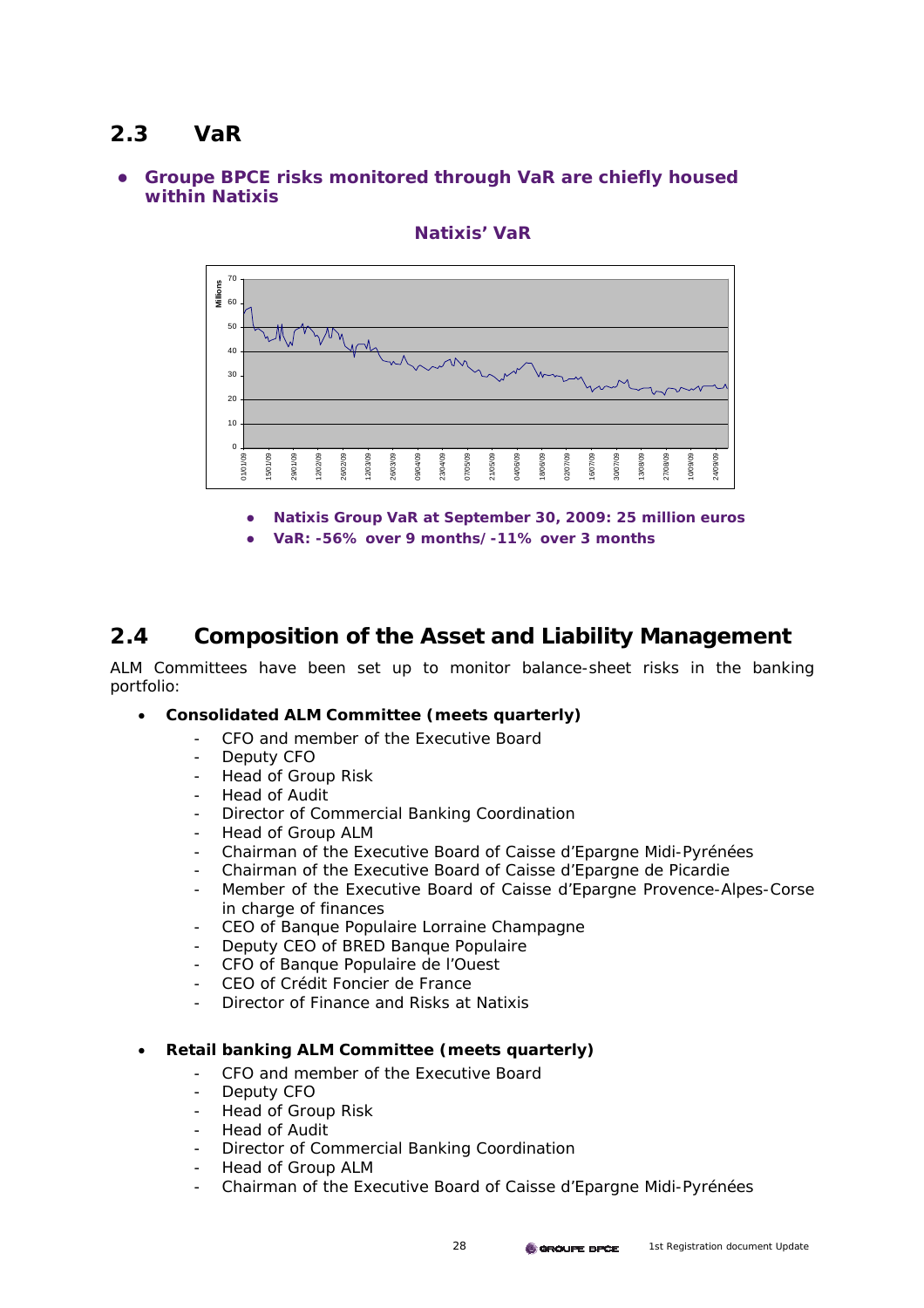- Chairman of the Executive Board of Caisse d'Epargne de Picardie
- Member of the Executive Board of Caisse d'Epargne Provence-Alpes-Corse in charge of finances
- CEO of Banque Populaire Lorraine Champagne
- Deputy CEO of BRED Banque Populaire
- CFO of Banque Populaire de l'Ouest
- **BPCE ALM Committee (meets monthly)** 
	- CFO and member of the Executive Board
	- Deputy CFO
	- Head of Group Risk
	- Head of Group ALM
	- Director of Issuance and Financial Communication
	- Head of Management Control
	- Head of Treasury
	- Head of Prudential Reporting

# **3/ Corporate Governance**

# **3.1 Remuneration: Rules and principles used to determine the remuneration and benefits of Executive Board members**

In accordance with article 19 of BPCE's bylaws and on the proposal of the Appointing and Compensation Committee, the Supervisory Board laid out the criteria used to determine the amount of variable remuneration paid to Executive Board members for 2009 at its September 12, 2009 meeting.

The criteria are as follows:

- Weighting of quantitative criteria used in variable remuneration: 40%, these criteria being defined as follows:

| Group net income for the<br>second half of 2009 | Level of target achieved                                           |
|-------------------------------------------------|--------------------------------------------------------------------|
| $\geq \epsilon$ 1,000m                          | 100%                                                               |
| $\leq$ €1,000m and ≥ €500m                      | Proportional to the amount of net<br>income between the two bounds |
| < €500m                                         | በ%                                                                 |

- Weighting of qualitative criteria in variable remuneration: 60%, these criteria being based on the following tasks:
	- Management of the merger of the two central institutions and the creation of BPCE (respect of deadlines, steering of work in various areas, etc.);
	- Implementation of the Group's organization and governance;
	- Drawing up of a cost-saving plan for BPCE;
	- Launch of the Group project.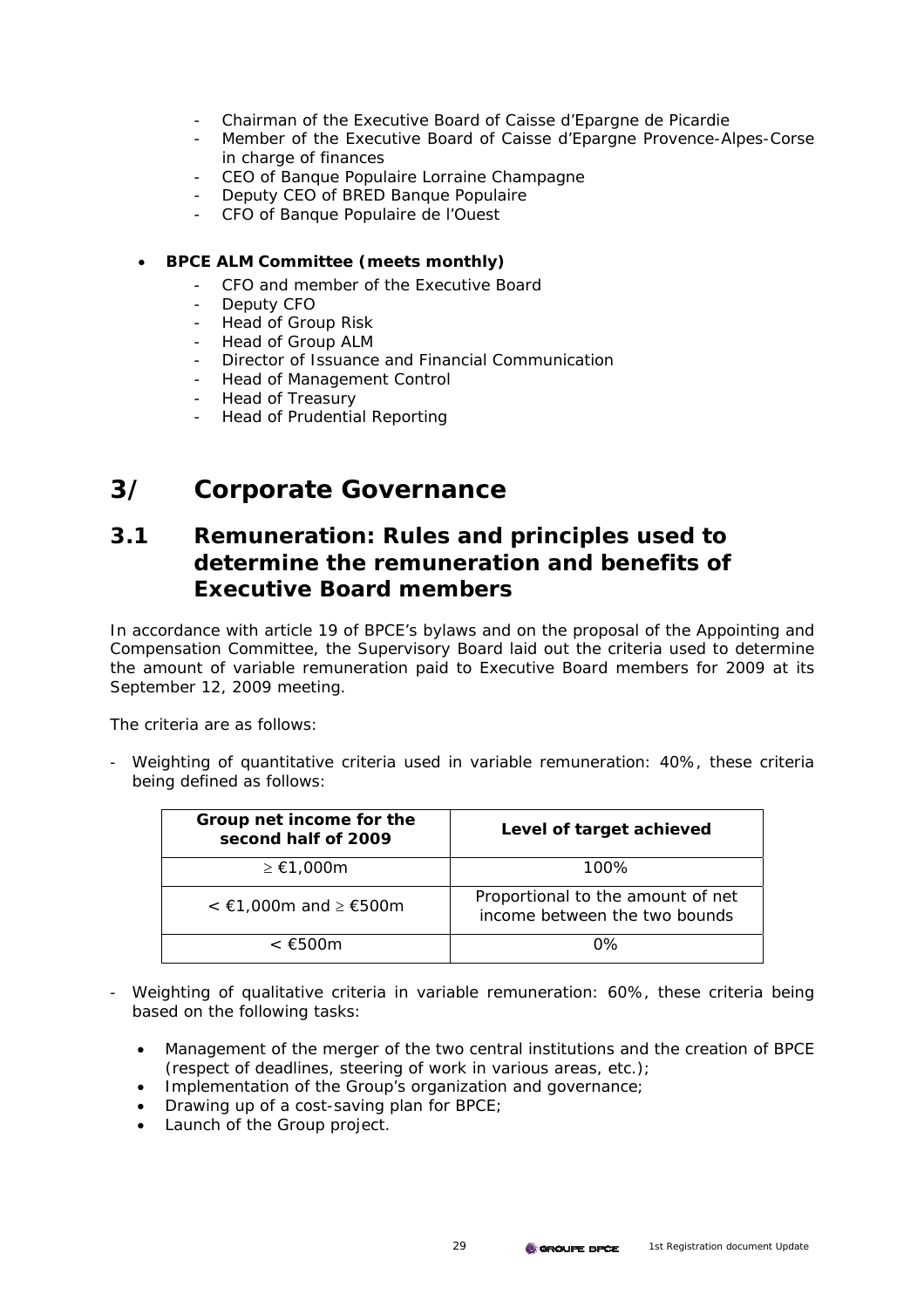In addition, it has been decided that any variable remuneration received from other Group entities will be deducted from the variable portions estimated in relation to BPCE. Where appropriate, the said amounts will be calculated on a pro-rata basis, depending on the amount of time spent in the company.

François Pérol has waived his right to any bonus or variable remuneration for 2009.

With respect to the criteria used to determine variable remuneration for 2010, the Appointing and Compensation Committee, on the basis of benchmarks defined by two consultants, is still working and looking further into the possibilities, with a view to recommending to the Supervisory Board a mechanism consistent with market practices and the rules and recommendations in place.

# **4/ General information**

# **4.1 Legal and arbitration proceedings**

# **Caisse d'Epargne Ile-de-France (CEIDF)**

## **a) Background of the procedure**

(Extract of the description of the procedure provided on page 403 of Groupe BPCE's Registration Document , financial reports - Half year 2009).

In a decision handed down on July 31, 2009 at 3.00 p.m., the Paris Court of Appeal ruled that the Works Council of Caisse d'Epargne Ile-de-France (CEIDF) had not obtained all the information necessary on the planned merger of the Banque Populaire and Caisse d'Epargne groups and the creation of a new central institution, BPCE. The decision by the Court of Appeal demanded that CEIDF recommence the consultation process, and prohibited it from going ahead with the planned merger until the Works Council had received the necessary information. BPCE took due note of this decision, which contradicts the July 10 Regional Court decision. At that time the judge non-suited the complainant trade unions, ruling that the information was sufficient for the CEIDF Works Council to arrive at an informed opinion.

The July 31, 2009 decision by the urgent applications judge, ruling under appeal, does not in any way undermine the legal existence of BPCE, the central institution for Banques Populaires and Caisses d'Epargne. CEIDF's participation in BPCE's incorporation meetings is valid. Under law, CEIDF is an affiliated company of BPCE, which as such must exercise all its legal and regulatory duties in its capacity as central institution. CEIDF subsequently brought a case before the Regional Court, under the summons of August 6, 2009, seeking acknowledgement that it had in fact complied in full with its commitments to its representative bodies, as the Regional Court had previously acknowledged on July 10, lodging an appeal on points of law against the Court of Appeal decision. Notification of the filing took place on August 13, 2009.

## **b) Ruling by the Regional Court**

On October 27, 2009, the Paris Regional Court ruled that the management of CEIDF had correctly informed the Works Council about the planned merger of Caisse Nationale des Caisses d'Epargne and Banque Fédérale des Banques Populaires.

As such, the Court ruled that there were no grounds to require a fresh consultation of the Works Council.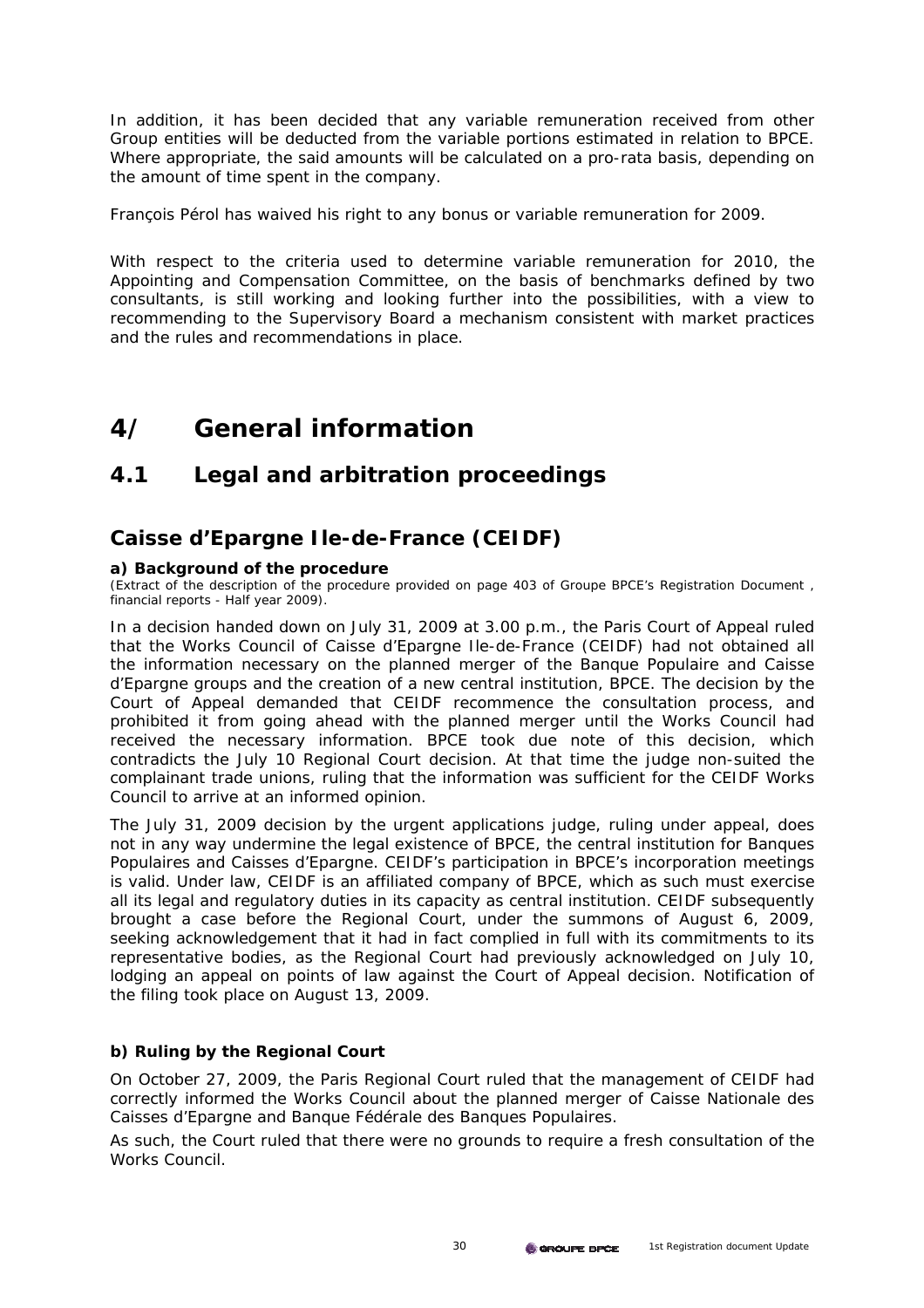# **4.2 Organization**

Change in BPCE's internal organization has caused the Payment Systems Department to be included among the functions reporting to the Director of Commercial Banking Coordination. The tasks assigned to this Department, set out on page 22 of Groupe BPCE's Registration Document, financial reports - Half year 2009, are unchanged.

# **4.3 Documents on display**

This document is available from the www.bpce.fr website on the Investor Relations page or from the *Autorité des marchés financiers*, www.amf-france.org.

Anyone wishing to obtain additional information on the Groupe BPCE may request the documents by post, free of charge and without any obligations, from the following address:

**BPCF** 

Département Emissions et Communication financière

50, avenue Pierre Mendès France

75013 Paris

# **4.4 Persons responsible for auditing the financial statements**

| <b>PricewaterhouseCoopers Audit</b> | <b>KPMG Audit</b>      | Mazars                       |
|-------------------------------------|------------------------|------------------------------|
| 63, rue de Villiers                 | 2, cours du Triangle   | 61, rue Henri Regnault       |
| 92208 Neuilly-sur-Seine Cedex       | 92939 Paris La Défense | 92075 Paris La Défense Cedex |

## **PRICEWATERHOUSECOOPERS AUDIT**

The General Meeting of CEBP (whose name was changed to BPCE following its Combined Ordinary and Extraordinary General Meeting of July 9, 2009) of July 2, 2009, voting under the conditions of quorum and majority applicable to an ordinary General Meeting, decided to appoint PricewaterhouseCoopers Audit for a period of six fiscal years, i.e. until the Ordinary General Shareholders' Meeting to be held in 2015, convened to approve the financial statements for the year ended December 31, 2014.

PricewaterhouseCoopers Audit is represented by Ms Agnès Hussherr and Ms Anik Chaumartin.

Alternate Statutory Auditor appointed by the Combined Ordinary and Extraordinary General Meeting of July 9, 2009: Etienne Boris, residing at 63 rue de Villiers, 92208 Neuilly-sur-Seine Cedex, for a period of six fiscal years, i.e. until the ordinary General Shareholders' Meeting to be held in 2015, convened to approve the financial statements for the year ended December 31, 2014.

## **KPMG AUDIT**

The General Meeting of CEBP (whose name was changed to BPCE following its Combined Ordinary and Extraordinary General Meeting of July 9, 2009) of July 2, 2009, voting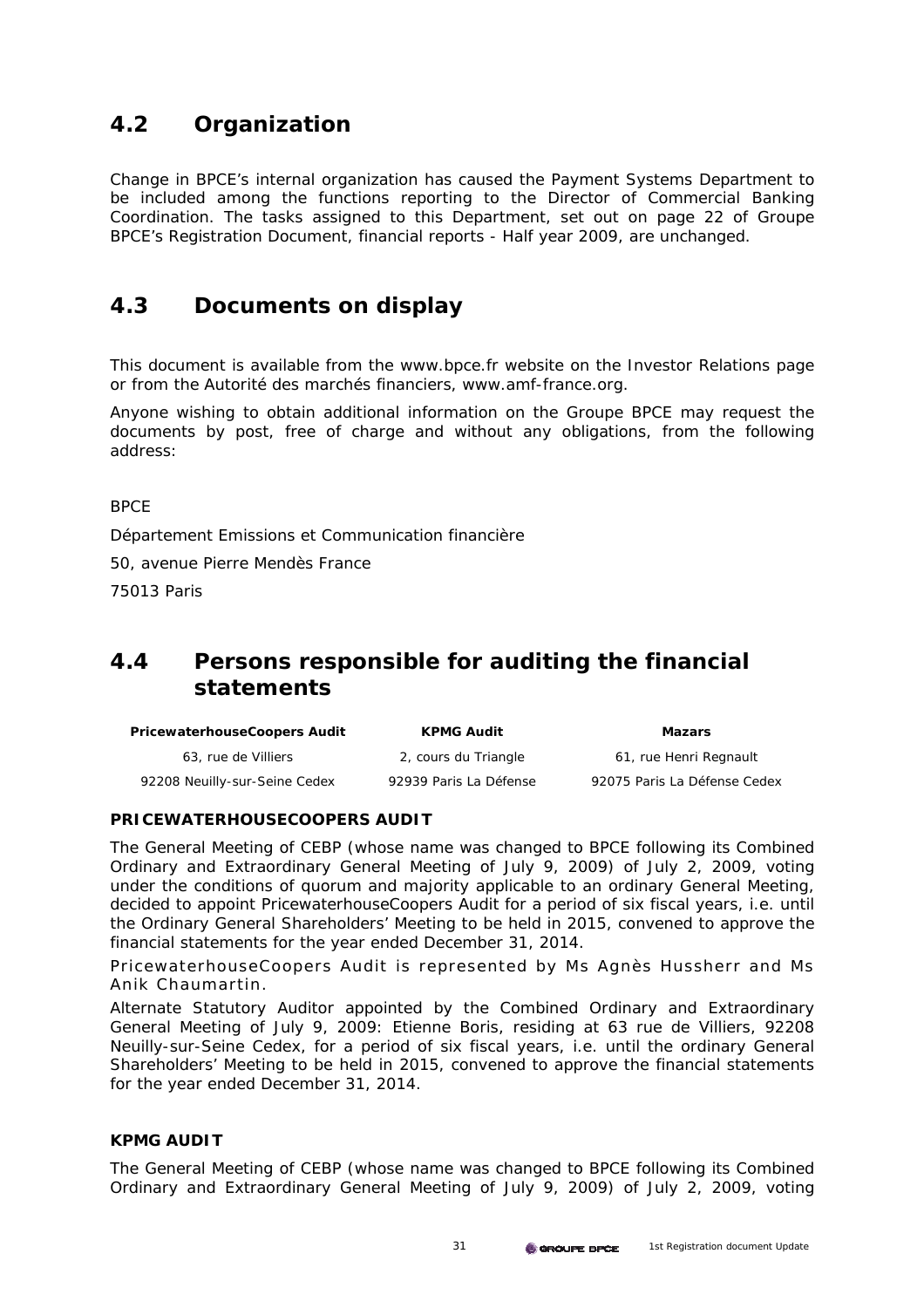under the conditions of quorum and majority applicable to an ordinary General Meeting, decided to appoint KPMG Audit for a period of six fiscal years, i.e. until the Ordinary General Shareholders' Meeting to be held in 2015, convened to approve the financial statements for the year ended December 31, 2014.

KPMG Audit is represented by Ms Marie-Christine Jolys and Mr Fabrice Odent.

Alternate Statutory Auditor: Isabelle Goalec, residing at 1 Cours Valmy, 92939 Paris La Défense, for a period of six fiscal years, i.e. until the Ordinary General Shareholders' Meeting to be held in 2015, convened to approve the financial statements for the year ended December 31, 2014.

## **MAZARS**

Mazars was appointed directly in the initial Bylaws of GCE Nao, at the time of its incorporation (whose name was changed to CEBP by decision of the sole shareholder on April 6, 2009, and then BPCE following the Combined Ordinary and Extraordinary General Meeting of CEBP on July 9, 2009) following the authorization given by the Executive Board of Caisse Nationale des Caisses d'Epargne to its Chairman to sign the Bylaws of GCE Nao and all instruments necessary for its incorporation. The term of this appointment is six years, i.e. until the Ordinary General Shareholders' Meeting to be held in 2013, convened to approve the financial statements for the year ended December 31, 2012.

Mazars is represented by Mr Michel Barbet-Massin and Mr Charles De Boisriou.

Alternate Statutory Auditor: Franck Boyer, residing at 61 Rue Henri Regnault, 92075 Paris La Défense Cedex, for a period of six fiscal years, i.e. until the Ordinary General Shareholders' Meeting to be held in 2013, convened to approve the financial statements for the year ended December 31, 2012.

# **5/ Person responsible for the Registration document**

Mr. François Pérol, Chairman of the BPCE Executive Board.

# **5.1 Statement by the person responsible for the registration document**

I hereby declare that to the best of my knowledge, and after having taken all reasonable precautions, the information contained in this registration document is correct and does not contain any omission that is liable to alter the significance thereof.

I obtained a statement from the statutory auditors at the end of their assignment, in which they confirm having verified the entire registration document and this update A.01.

Paris, November 18, 2009

## François Pérol Chairman BPCE Executive Board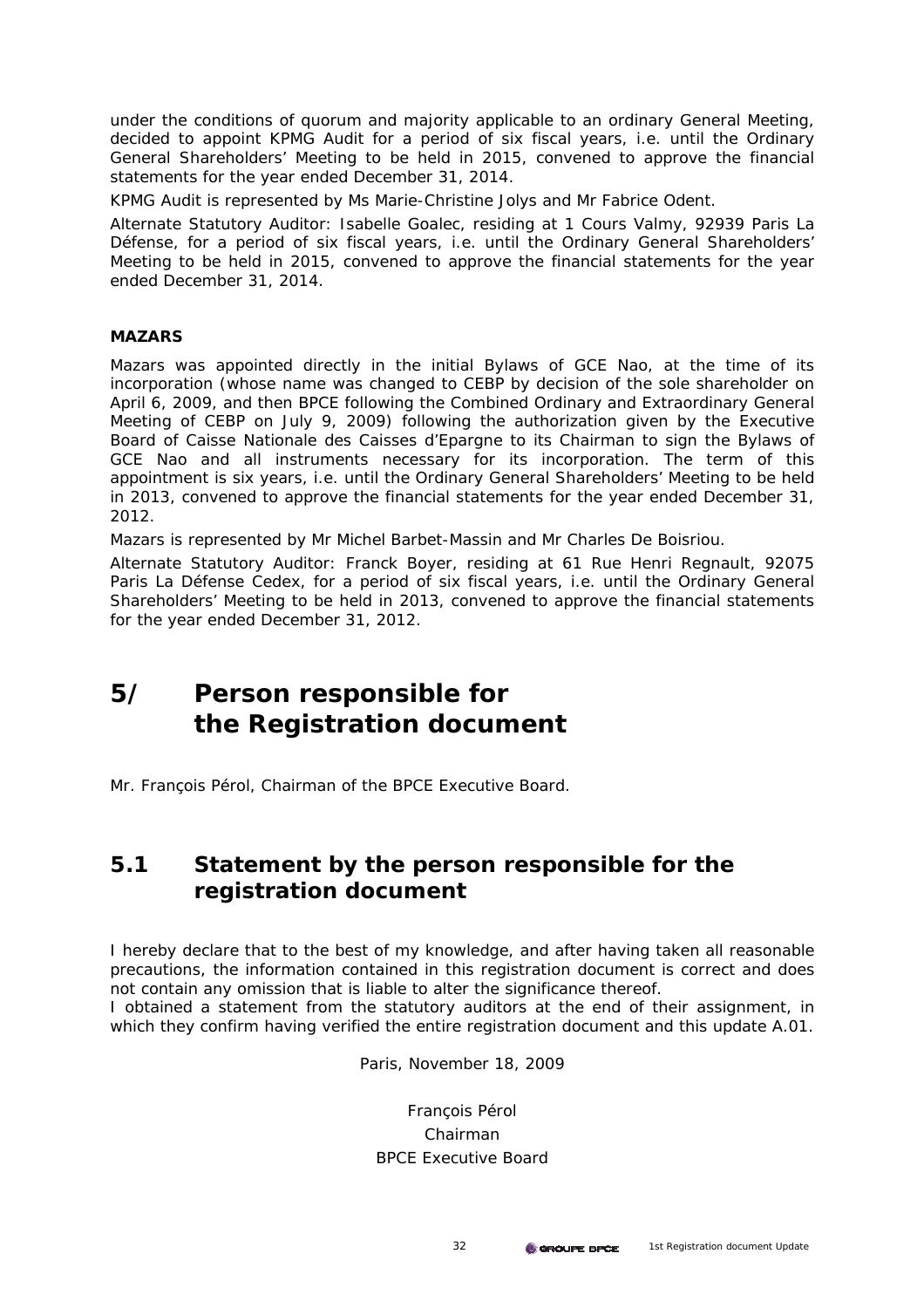# **6/ Cross-reference table**

|     | I tems in appendix 1 pursuant to EC regulation no. 809/2004                                                                               | Registration<br><b>Document 2009-01</b>                                        | <b>Update A01</b>             |
|-----|-------------------------------------------------------------------------------------------------------------------------------------------|--------------------------------------------------------------------------------|-------------------------------|
| 1   | Persons responsible                                                                                                                       | 409                                                                            | 32                            |
| 2   | <b>Statutory Auditors</b>                                                                                                                 | 406-407                                                                        | $31 - 32$                     |
| 3   | Selected financial information                                                                                                            |                                                                                |                               |
| 3.1 | Historical financial information selected by the issuer for each financial<br>year                                                        | 6-7                                                                            | 2; 5; 12                      |
| 3.2 | Selected financial information for interim periods                                                                                        | na                                                                             |                               |
| 4   | <b>Risk factors</b>                                                                                                                       | 70-78; 81-82; 85-86;<br>98-113; 167-185;<br>292-296; 347-359                   | 14; 22-28                     |
| 5   | Information about the issuer                                                                                                              |                                                                                |                               |
| 5.1 | History and development of the issuer                                                                                                     | $8 - 12$                                                                       |                               |
| 5.2 | Investments                                                                                                                               | 404                                                                            |                               |
| 6   | <b>Business overview</b>                                                                                                                  |                                                                                |                               |
| 6.1 | Principal activities                                                                                                                      | 20-25; 30-39                                                                   | $5-10; 14-18$                 |
| 6.2 | Principal markets                                                                                                                         | 30-39                                                                          |                               |
| 6.3 | <b>Exceptional factors</b>                                                                                                                | na                                                                             |                               |
| 6.4 | Dependence of the issuer on patents or licenses, industrial, commercial<br>or financial contracts or new manufacturing processes          | 404                                                                            |                               |
| 6.5 | Basis of statements made by the issuer regarding its competitive<br>position                                                              | 25; 30-39                                                                      |                               |
| 7   | Organizational structure                                                                                                                  |                                                                                |                               |
| 7.1 | Description of the Group                                                                                                                  | 12-25                                                                          |                               |
| 7.2 | List of significant subsidiaries                                                                                                          | $25 - 27$                                                                      |                               |
| 8   | Property, plant and equipment                                                                                                             |                                                                                |                               |
| 8.1 | Existing or planned material tangible fixed assets                                                                                        | na                                                                             |                               |
| 8.2 | Environmental issues that may affect the issuer's utilization of the<br>tangible fixed assets                                             | na                                                                             |                               |
| 9   | Operating and financial review                                                                                                            |                                                                                |                               |
| 9.1 | Financial condition                                                                                                                       | $114 - 117$ ; 186-189;<br>279; 281-285; 312-<br>316; 363; 366; 377;<br>380-381 |                               |
|     | 9.2 Operating results                                                                                                                     | 116; 188; 279; 281;<br>284; 363; 377                                           | $4 - 5$ ; 12 $-17$ ; 19 $-22$ |
| 10  | Cash flow and capital resources                                                                                                           |                                                                                |                               |
|     | 10.1 Information on the issuer's capital resources                                                                                        | 118-121; 190-193;<br>286-287                                                   |                               |
|     | 10.2 Sources and amounts of issuer's cash flows                                                                                           | 122; 194; 288                                                                  |                               |
|     | 10.3 Information on the borrowing requirements and funding structure of the 133-134; 206-207; 300<br><b>issuer</b>                        |                                                                                |                               |
|     | 10.4 Information regarding any restrictions on the use of capital resources<br>that have affected or could affect the issuer's operations | na                                                                             |                               |
|     | 10.5 Information regarding the anticipated sources of funds needed to fulfill<br>commitments referred to in items 5.2 and 8.1             | na                                                                             |                               |
| 11  | Research and development, patents and licenses                                                                                            | na                                                                             |                               |
| 12  | <b>Trend information</b>                                                                                                                  | 404                                                                            |                               |
| 13  | Profit forecasts and estimates                                                                                                            | na                                                                             |                               |
| 14  | Administrative, management and supervisory bodies and senior<br>management                                                                |                                                                                |                               |
|     | 14.1 Administrative bodies                                                                                                                | 42-43; 47-48; 51                                                               |                               |
|     | 14.2 Administrative, management and supervisory bodies and senior<br>management conflicts of interests                                    | 45                                                                             |                               |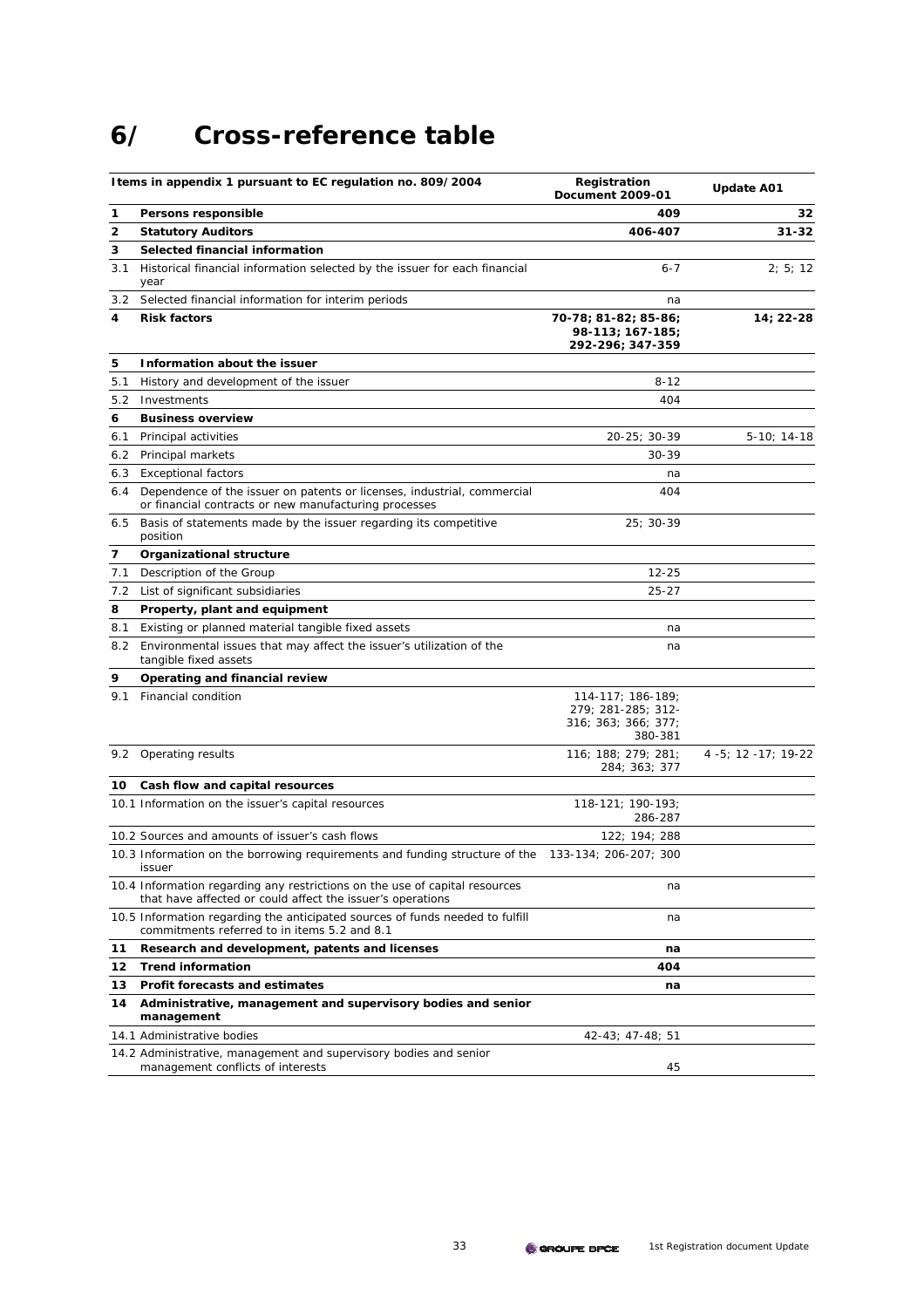|     | I tems in appendix 1 pursuant to EC regulation no. 809/2004                                                            | Registration<br><b>Document 2009-01</b>                          | <b>Update A01</b> |
|-----|------------------------------------------------------------------------------------------------------------------------|------------------------------------------------------------------|-------------------|
| 15  | <b>Remuneration and benefits</b>                                                                                       |                                                                  |                   |
|     | 15.1 Amount of remuneration paid and benefits in kind                                                                  | $46 - 47$ ; 49                                                   | 29-30             |
|     | 15.2 Total amount set aside or accrued by the issuer to provide pension,<br>retirement or similar benefits             | na                                                               |                   |
| 16. | <b>Board practices</b>                                                                                                 |                                                                  |                   |
|     | 16.1 Date of expiration of the current term of office                                                                  | 42-47                                                            |                   |
|     | 16.2 Service contracts with members of the administrative bodies                                                       | 45                                                               |                   |
|     | 16.3 Information about the issuer's audit committee and remuneration<br>committee                                      | 52-54                                                            |                   |
|     | 16.4 Compliance with the country of incorporation's corporate governance<br>regime                                     | 42                                                               |                   |
| 17  | <b>Employees</b>                                                                                                       |                                                                  |                   |
|     | 17.1 Number of employees                                                                                               | 7                                                                |                   |
|     | 17.2 Shareholdings and stock options                                                                                   | na                                                               |                   |
|     | 17.3 Arrangements involving the employees in the capital of the issuer                                                 | 398                                                              |                   |
| 18  | <b>Major shareholders</b>                                                                                              |                                                                  |                   |
|     | 18.1 Shareholders with over 5% of the issuer's capital or voting rights                                                | 396; 397                                                         |                   |
|     | 18.2 Major shareholders with different voting rights                                                                   | 396; 397                                                         |                   |
|     | 18.3 Control of the issuer                                                                                             | 396-398                                                          |                   |
|     | 18.4 Any arrangement, known to the issuer, which may at subsequent date<br>result in a change in control of the issuer | 398                                                              |                   |
| 19  | <b>Related-party transactions</b>                                                                                      | na                                                               |                   |
| 20  | Financial information concerning the issuer's assets and<br>liabilities, financial position and profits and losses     |                                                                  |                   |
|     | 20.1 Historical financial information                                                                                  | 114-117; 186-189;<br>279; 282-285; 363;<br>366; 377; 380-381     |                   |
|     | 20.2 Pro forma financial information                                                                                   | 363; 366; 377; 380-381                                           |                   |
|     | 20.3 Financial statements                                                                                              | 114-122; 186-194;<br>282-288; 312-318;<br>363; 366; 377; 380-381 |                   |
|     | 20.4 Auditing of historical annual financial information                                                               | 159; 233; 341; 374;<br>390                                       |                   |
|     | 20.5 Age of latest financial information                                                                               | 114; 186; 282; 312;<br>366; 380                                  |                   |
|     | 20.6 Interim financial information                                                                                     | na                                                               |                   |
|     | 20.7 Dividend policy                                                                                                   | na                                                               |                   |
|     | 20.8 Legal and arbitration proceedings                                                                                 | 401-403                                                          | 30                |
|     | 20.9 Significant change in the issuer's financial or trading position                                                  | 405                                                              |                   |
|     | 21 Additional information                                                                                              |                                                                  |                   |
|     | 21.1 Share capital                                                                                                     | 396                                                              |                   |
|     | 21.2 Memorandum and articles of association                                                                            | 395                                                              |                   |
| 22  | <b>Material contracts</b>                                                                                              | 404                                                              |                   |
| 23  | Third party information and statement by experts and declaration<br>of any interest                                    | na                                                               |                   |
| 24  | Documents on display                                                                                                   | 405                                                              | 31                |
| 25  | <b>Information on holdings</b>                                                                                         | 129-130; 201-202;<br>310; 362; 377                               |                   |